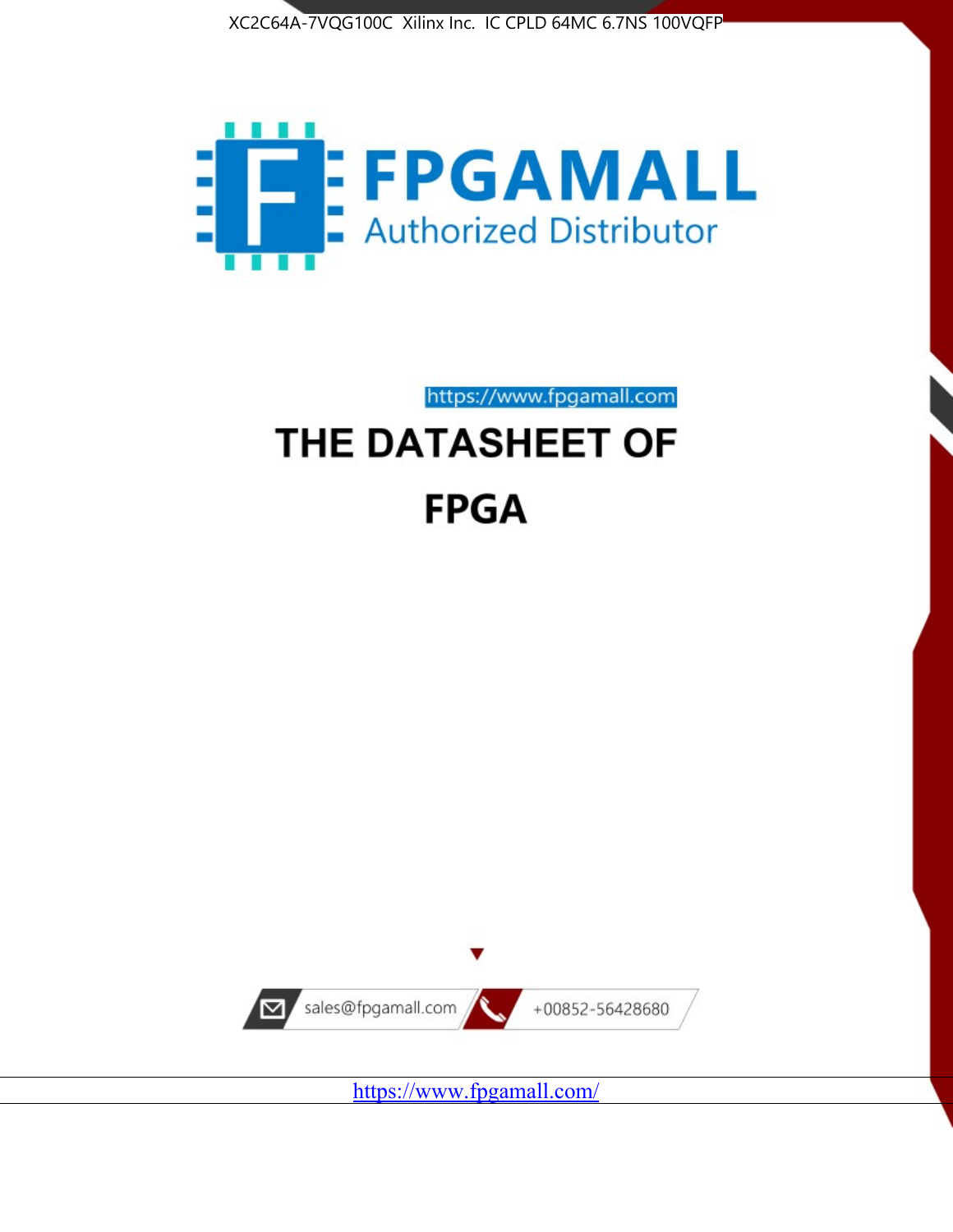

DS311 (v2.3) November 19, 2008 **0 0 Product Specification**

# **XC2C64A CoolRunner-II CPLD**

# **Features**

- Optimized for 1.8V systems
	- As fast as 4.6 ns pin-to-pin logic delays
	- As low as 15 μA quiescent current
- Industry's best 0.18 micron CMOS CPLD
	- Optimized architecture for effective logic synthesis
	- Multi-voltage I/O operation 1.5V to 3.3V
- Available in multiple package options
	- 44-pin VQFP with 33 user I/Os
	- 48-land QFN with 37 user I/Os
	- 56-ball CP BGA with 45 user I/Os
	- 100-pin VQFP with 64 user I/Os
	- Pb-free available for all packages
- Advanced system features
	- Fastest in system programming
		- 1.8V ISP using IEEE 1532 (JTAG) interface
	- IEEE1149.1 JTAG Boundary Scan Test
	- Optional Schmitt-trigger input (per pin)
	- Two separate I/O banks
	- RealDigital 100% CMOS product term generation
	- Flexible clocking modes
		- · Optional DualEDGE triggered registers
		- Global signal options with macrocell control
		- Multiple global clocks with phase selection per macrocell
		- Multiple global output enables
		- Global set/reset
	- Efficient control term clocks, output enables, and set/resets for each macrocell and shared across function blocks
	- Advanced design security
	- Optional bus-hold, 3-state, or weak pullup on selected I/O pins
	- Open-drain output option for Wired-OR and LED drive
	- Optional configurable grounds on unused I/Os
	- Mixed I/O voltages compatible with 1.5V, 1.8V, 2.5V, and 3.3V logic levels
	- PLA architecture
		- Superior pinout retention
		- 100% product term routability across function block
	- Hot pluggable

Refer to the CoolRunner™-II family data sheet for architecture description.

#### **Description**

The CoolRunner-II 64-macrocell device is designed for both high performance and low power applications. This lends power savings to high-end communication equipment and high speed to battery operated devices. Due to the low power stand-by and dynamic operation, overall system reliability is improved.

This device consists of four Function Blocks inter-connected by a low power Advanced Interconnect Matrix (AIM). The AIM feeds 40 true and complement inputs to each Function Block. The Function Blocks consist of a 40 by 56 P-term PLA and 16 macrocells which contain numerous configuration bits that allow for combinational or registered modes of operation.

Additionally, these registers can be globally reset or preset and configured as a D or T flip-flop or as a D latch. There are also multiple clock signals, both global and local product term types, configured on a per macrocell basis. Output pin configurations include slew rate limit, bus hold, pull-up, open drain, and programmable grounds. A Schmitt trigger input is available on a per input pin basis. In addition to storing macrocell output states, the macrocell registers can be configured as "direct input" registers to store signals directly from input pins.

Clocking is available on a global or Function Block basis. Three global clocks are available for all Function Blocks as a synchronous clock source. Macrocell registers can be individually configured to power up to the zero or one state. A global set/reset control line is also available to asynchronously set or reset selected registers during operation. Additional local clock, synchronous clock-enable, asynchronous set/reset, and output enable signals can be formed using product terms on a per-macrocell or per-Function Block basis.

A DualEDGE flip-flop feature is also available on a per macrocell basis. This feature allows high performance synchronous operation based on lower frequency clocking to help reduce the total power consumption of the device.

The CoolRunner-II 64-macrocell CPLD is I/O compatible with standard LVTTL and LVCMOS18, LVCMOS25, and LVCMOS33 (see Table 1). This device is also 1.5V I/O compatible with the use of Schmitt-trigger inputs.

Another feature that eases voltage translation is I/O banking. Two I/O banks are available on the CoolRunner-II 64A macrocell device that permit easy interfacing to 3.3V, 2.5V, 1.8V, and 1.5V devices.

© 2004–2008 Xilinx, Inc. All Xilinx trademarks, registered trademarks, patents, and disclaimers are as listed at **<http://www.xilinx.com/legal.htm>**. All other trademarks and registered trademarks are the property of their respective owners. All specifications are subject to change without notice.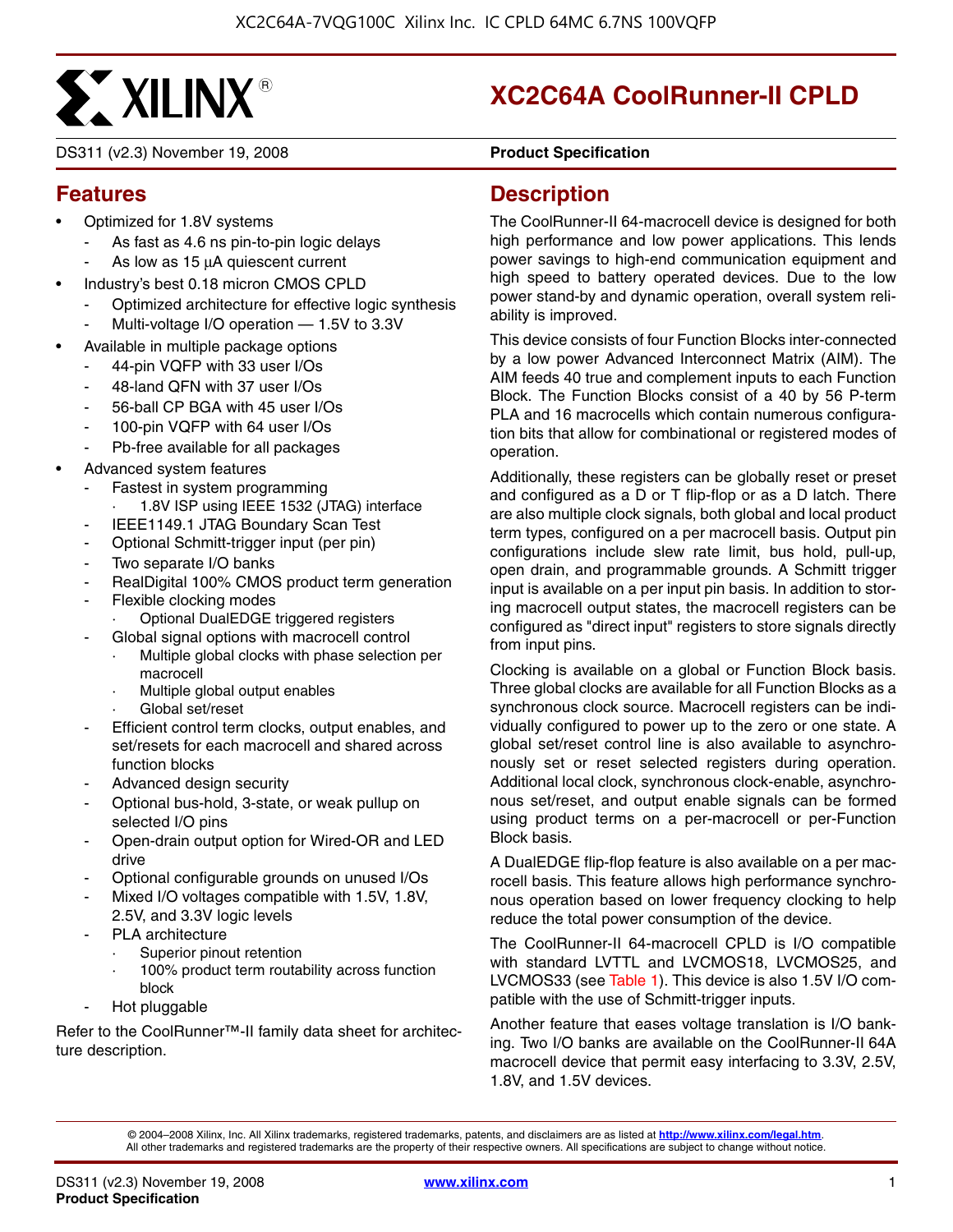#### **RealDigital Design Technology**

Xilinx® CoolRunner-II CPLDs are fabricated on a 0.18 micron process technology which is derived from leading edge FPGA product development. CoolRunner-II CPLDs employ RealDigital, a design technique that makes use of CMOS technology in both the fabrication and design methodology. RealDigital design technology employs a cascade of CMOS gates to implement sum of products instead of traditional sense amplifier methodology. Due to this technology, Xilinx CoolRunner-II CPLDs achieve both high performance and low power operation.

#### **Supported I/O Standards**

The CoolRunner-II 64 macrocell features both LVCMOS and LVTTL I/O implementations. See Table 1 for I/O standard voltages. The LVTTL I/O standard is a general purpose EIA/JEDEC standard for 3.3V applications that use an LVTTL input buffer and Push-Pull output buffer. The LVCMOS standard is used in 3.3V, 2.5V, and 1.8V applications. CoolRunner-II CPLDs are also 1.5V I/O compatible with the use of Schmitt-trigger inputs.

*Table 1:* **I/O Standards for XC2C64A**

| <b>IOSTANDARD</b><br><b>Attribute</b> | Output<br>V <sub>CCIO</sub> | Input<br>V <sub>CCIO</sub> | Input<br>$V_{REF}$ | <b>Board</b><br><b>Termination</b><br>Voltage V <sub>T</sub> |
|---------------------------------------|-----------------------------|----------------------------|--------------------|--------------------------------------------------------------|
| LVTTL                                 | 3.3                         | 3.3                        | N/A                | N/A                                                          |
| LVCMOS33                              | 3.3                         | 3.3                        | N/A                | N/A                                                          |
| LVCMOS25                              | 2.5                         | 2.5                        | N/A                | N/A                                                          |
| LVCMOS18                              | 1.8                         | 1.8                        | N/A                | N/A                                                          |
| LVCMOS15 <sup>(1)</sup>               | 1.5                         | 1.5                        | N/A                | N/A                                                          |

1. LVCMOS15 requires Schmitt-trigger inputs.



DS092\_01\_092302

*Figure 1:* **I<sub>CC</sub>** vs Frequency

#### *Table 2:*  $I_{CC}$  vs Frequency (LVCMOS 1.8V T<sub>A</sub> = 25°C)<sup>(1)</sup>

|                              |       | <b>Frequency (MHz)</b> |     |     |      |     |      |      |      |           |
|------------------------------|-------|------------------------|-----|-----|------|-----|------|------|------|-----------|
|                              |       | 25                     | 50  | 75  | 100  | 150 | 175  | 200  | 225  | 240       |
| Typical I <sub>CC</sub> (mA) | 0.017 | 1.8                    | 3.7 | 5.5 | 7.48 | 1.0 | 12.7 | 14.6 | 15.3 | 1777<br>. |

#### **Notes:**

1. 16-bit up/down, Resetable binary counter (one counter per function block).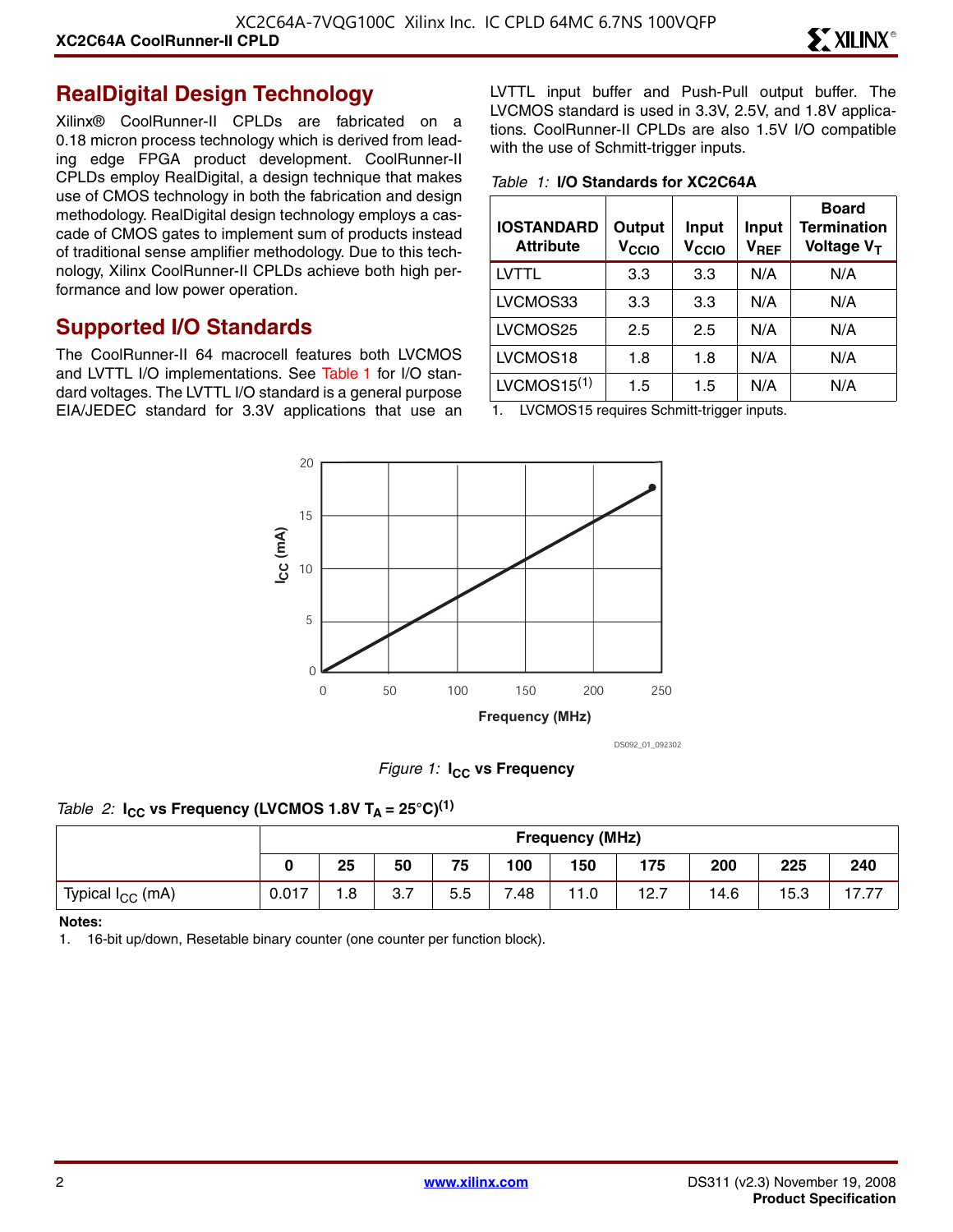#### **Absolute Maximum Ratings**

| Symbol                  | <b>Description</b>                               | Value           | <b>Units</b> |
|-------------------------|--------------------------------------------------|-----------------|--------------|
| $V_{\rm CC}$            | Supply voltage relative to ground                | $-0.5$ to 2.0   | v            |
| V <sub>CCIO</sub>       | Supply voltage for output drivers                | $-0.5$ to 4.0   | ۷            |
| $V_{\text{JTAG}}^{(2)}$ | JTAG input voltage limits                        | $-0.5$ to 4.0   | ۷            |
| V <sub>CCAUX</sub>      | JTAG input supply voltage                        | $-0.5$ to 4.0   | v            |
| $V_{\text{IN}}^{(1)}$   | Input voltage relative to ground <sup>(1)</sup>  | $-0.5$ to 4.0   | v            |
| $V_{TS}^{(1)}$          | Voltage applied to 3-state output <sup>(1)</sup> | $-0.5$ to 4.0   | v            |
| $V_{\rm STG}^{(3)}$     | Storage Temperature (ambient)                    | $-65$ to $+150$ | °C           |
| TJ                      | Junction Temperature                             | $+150$          | °C           |

**Notes:** 

1. Maximum DC undershoot below GND must be limited to either 0.5V or 10 mA, whichever is easiest to achieve. During transitions, the device pins might undershoot to –2.0V or overshoot to +4.5V, provided this overshoot or undershoot lasts less than 10 ns and with the forcing current being limited to 200 mA.

2. Valid over commercial temperature range.

3. For soldering guidelines and thermal considerations, see the [Device Packaging](http://www.xilinx.com/support/documentation/package_specifications.htm) information on the Xilinx website. For Pb free packages, see [XAPP427](http://www.xilinx.com/support/documentation/application_notes/xapp427.pdf).

### **Recommended Operating Conditions**

| Symbol             | <b>Parameter</b>                                   |                                                   |     | Max | <b>Units</b> |
|--------------------|----------------------------------------------------|---------------------------------------------------|-----|-----|--------------|
| $V_{\rm CC}$       | Supply voltage for internal logic                  | Commercial $T_A = 0$ °C to +70°C                  | 1.7 | 1.9 | v            |
|                    | and input buffers                                  | Industrial $T_A = -40^{\circ}C$ to $+85^{\circ}C$ | 1.7 | 1.9 | v            |
| V <sub>CCIO</sub>  | Supply voltage for output drivers @ 3.3V operation |                                                   | 3.0 | 3.6 | v            |
|                    | Supply voltage for output drivers @ 2.5V operation |                                                   | 2.3 | 27  | V            |
|                    | Supply voltage for output drivers @ 1.8V operation |                                                   | 1.7 | 1.9 | V            |
|                    | Supply voltage for output drivers @ 1.5V operation |                                                   | 1.4 | 1.6 | v            |
| V <sub>CCAUX</sub> | JTAG programming pins                              |                                                   | 1.7 | 3.6 | v            |

#### **DC Electrical Characteristics Over Recommended Operating Conditions**

| Symbol                           | <b>Parameter</b>                  | <b>Test Conditions</b>                                      | <b>Typical</b> | Max.   | <b>Units</b> |
|----------------------------------|-----------------------------------|-------------------------------------------------------------|----------------|--------|--------------|
| $I_{\text{CCSB}}$                | <b>Standby current Commercial</b> | $V_{\text{CC}} = 1.9V$ , $V_{\text{CCIO}} = 3.6V$           | 31             | 100    | μA           |
| $I_{\text{CCSB}}$                | Standby current Industrial        | $\overline{V_{\text{CC}}}$ = 1.9V, $V_{\text{CCIO}}$ = 3.6V | 43             | 165    | μA           |
| $I_{CC}$ <sup>(1)</sup>          | Dynamic current                   | $f = 1$ MHz                                                 |                | 500    | μA           |
|                                  |                                   | $f = 50$ MHz                                                |                | 5      | mA           |
| $C_{JTAG}$                       | JTAG input capacitance            | $f = 1$ MHz                                                 |                | 10     | pF           |
| $C_{CLK}$                        | Global clock input capacitance    | $f = 1$ MHz                                                 |                | 12     | pF           |
| $C_{10}$                         | I/O capacitance                   | $f = 1$ MHz                                                 |                | 10     | pF           |
| $I_{\parallel L}$ <sup>(2)</sup> | Input leakage current             | $V_{IN}$ = 0V or $V_{CCIO}$ to 3.9V                         |                | $+/-1$ | μA           |
| $I_{\text{IH}}^{(2)}$            | I/O High-Z leakage                | $V_{IN}$ = 0V or $V_{CCIO}$ to 3.9V                         |                | $+/-1$ | μA           |

**Notes:** 

1. 16-bit up/down, Resetable binary counter (one counter per function block) tested at  $V_{CC}=V_{CCIO}= 1.9V$ .<br>2. See Quality and Reliability section of the CoolRunner-II family data sheet.

See Quality and Reliability section of the CoolRunner-II family data sheet.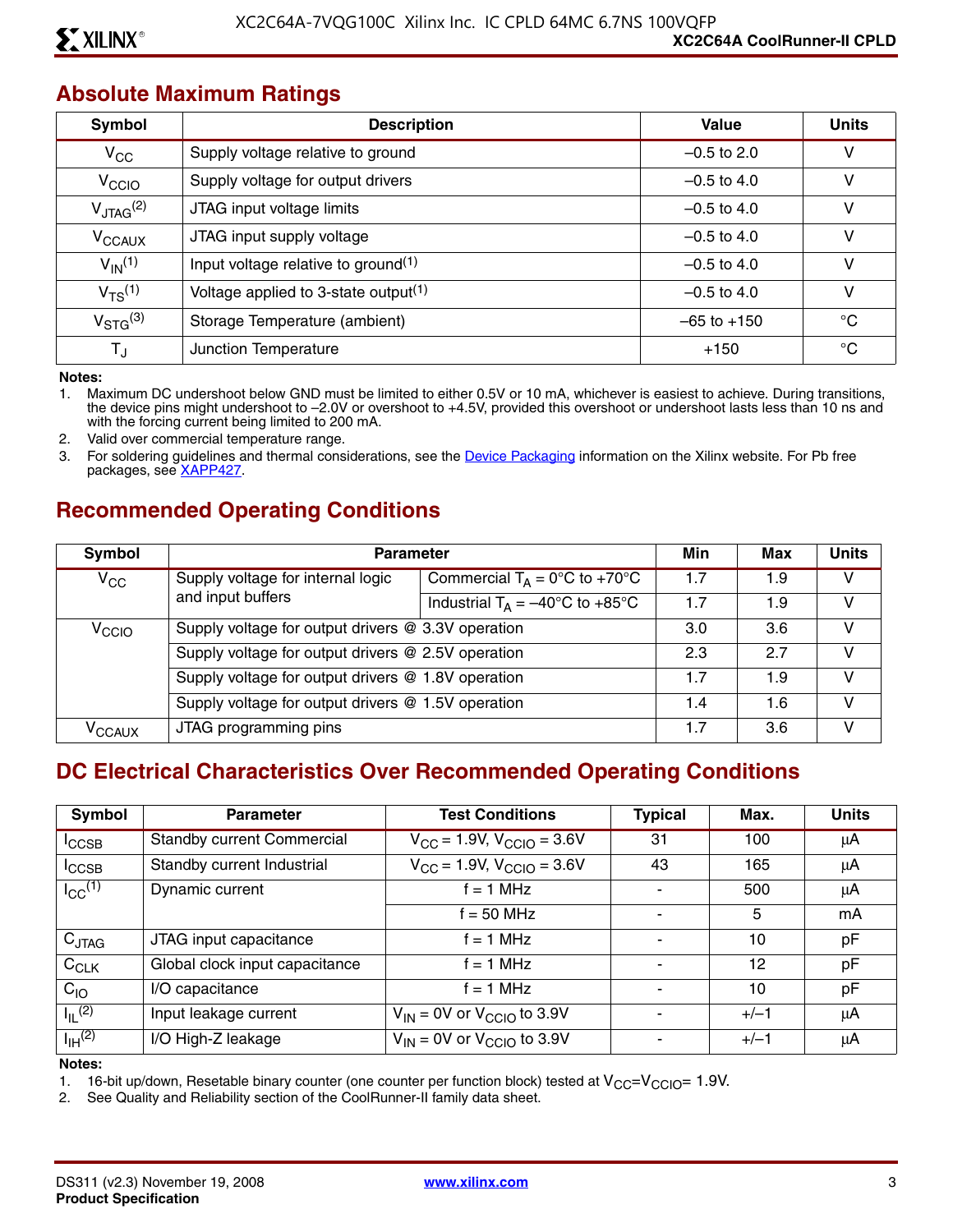#### **LVCMOS 3.3V and LVTTL 3.3V DC Voltage Specifications**

| Symbol            | <b>Parameter</b>          | <b>Test Conditions</b>                                    | Min.                     | Max. | <b>Units</b> |
|-------------------|---------------------------|-----------------------------------------------------------|--------------------------|------|--------------|
| V <sub>CCIO</sub> | Input source voltage      |                                                           | 3.0                      | 3.6  | v            |
| V <sub>IH</sub>   | High level input voltage  |                                                           | 2                        | 3.9  | V            |
| $V_{IL}$          | Low level input voltage   |                                                           | $-0.3$                   | 0.8  | v            |
| $V_{OH}$          | High level output voltage | $I_{OH} = -8$ mA, $V_{CCIO} = 3V$                         | $V_{\text{CCIO}} - 0.4V$ |      | $\vee$       |
|                   |                           | $I_{OH} = -0.1$ mA, $V_{CGIO} = 3V$                       | $V_{\text{CCIO}} - 0.2V$ |      | v            |
| VOL               | Low level output voltage  | $I_{\text{OI}} = 8 \text{ mA}$ , $V_{\text{CCIO}} = 3V$   |                          | 0.4  | $\vee$       |
|                   |                           | $I_{\text{OI}} = 0.1 \text{ mA}$ , $V_{\text{CCIO}} = 3V$ |                          | 0.2  | V            |

# **LVCMOS 2.5V DC Voltage Specifications**

| Symbol            | <b>Parameter</b>          | <b>Test Conditions</b>                                               | Min.                     | Max.                          | <b>Units</b> |
|-------------------|---------------------------|----------------------------------------------------------------------|--------------------------|-------------------------------|--------------|
| V <sub>CCIO</sub> | Input source voltage      |                                                                      | 2.3                      | 2.7                           | V            |
| $V_{\text{IH}}$   | High level input voltage  |                                                                      | 1.7                      | $V_{\text{CCIO}} + 0.3^{(1)}$ | v            |
| $V_{IL}$          | Low level input voltage   |                                                                      | $-0.3$                   | 0.7                           | V            |
| $V_{OH}$          | High level output voltage | $I_{OH} = -8$ mA, $V_{CGIO} = 2.3V$                                  | $V_{\text{CCIO}} - 0.4V$ |                               | v            |
|                   |                           | $I_{OH} = -0.1$ mA, $V_{CClO} = 2.3V$                                | $V_{\text{CCIO}} - 0.2V$ |                               | v            |
| V <sub>OL</sub>   | Low level output voltage  | $I_{\text{OI}} = 8 \text{ mA}$ , $V_{\text{CCIO}} = 2.3 \text{ V}$   |                          | 0.4                           | v            |
|                   |                           | $I_{\text{OI}} = 0.1 \text{ mA}$ , $V_{\text{CCIO}} = 2.3 \text{ V}$ |                          | 0.2                           |              |

1. The VIH Max value represents the JEDEC specification for LVCMOS25. The CoolRunner-II CPLD input buffer can tolerate up to 3.9V without physical damage.

#### **LVCMOS 1.8V DC Voltage Specifications**

| Symbol            | <b>Parameter</b>          | <b>Test Conditions</b>                                               | Min.                      | Max.                          | <b>Units</b> |
|-------------------|---------------------------|----------------------------------------------------------------------|---------------------------|-------------------------------|--------------|
| V <sub>CCIO</sub> | Input source voltage      | ۰                                                                    | 1.7                       | 1.9                           | V            |
| $V_{\text{IH}}$   | High level input voltage  |                                                                      | 0.65 x $\rm V_{\rm CClO}$ | $V_{\text{CCIO}} + 0.3^{(1)}$ | V            |
| $V_{IL}$          | Low level input voltage   | ٠                                                                    | $-0.3$                    | $0.35 \times V_{\text{CCIO}}$ | $\vee$       |
| $V_{OH}$          | High level output voltage | $I_{OH} = -8$ mA, $V_{CCIO} = 1.7V$                                  | $V_{\rm CClO}$ – 0.45     |                               | V            |
|                   |                           | $I_{OH} = -0.1$ mA, $V_{CClO} = 1.7V$                                | $V_{\text{CCIO}} - 0.2$   |                               | V            |
| $V_{OL}$          | Low level output voltage  | $I_{\text{OI}} = 8 \text{ mA}$ , $V_{\text{CCIO}} = 1.7 \text{ V}$   |                           | 0.45                          | V            |
|                   |                           | $I_{\text{OI}} = 0.1 \text{ mA}$ , $V_{\text{CCIO}} = 1.7 \text{ V}$ |                           | 0.2                           | v            |

1. The V<sub>IH</sub> Max value represents the JEDEC specification for LVCMOS18. The CoolRunner-II CPLD input buffer can tolerate up to 3.9V<br>without physical damage.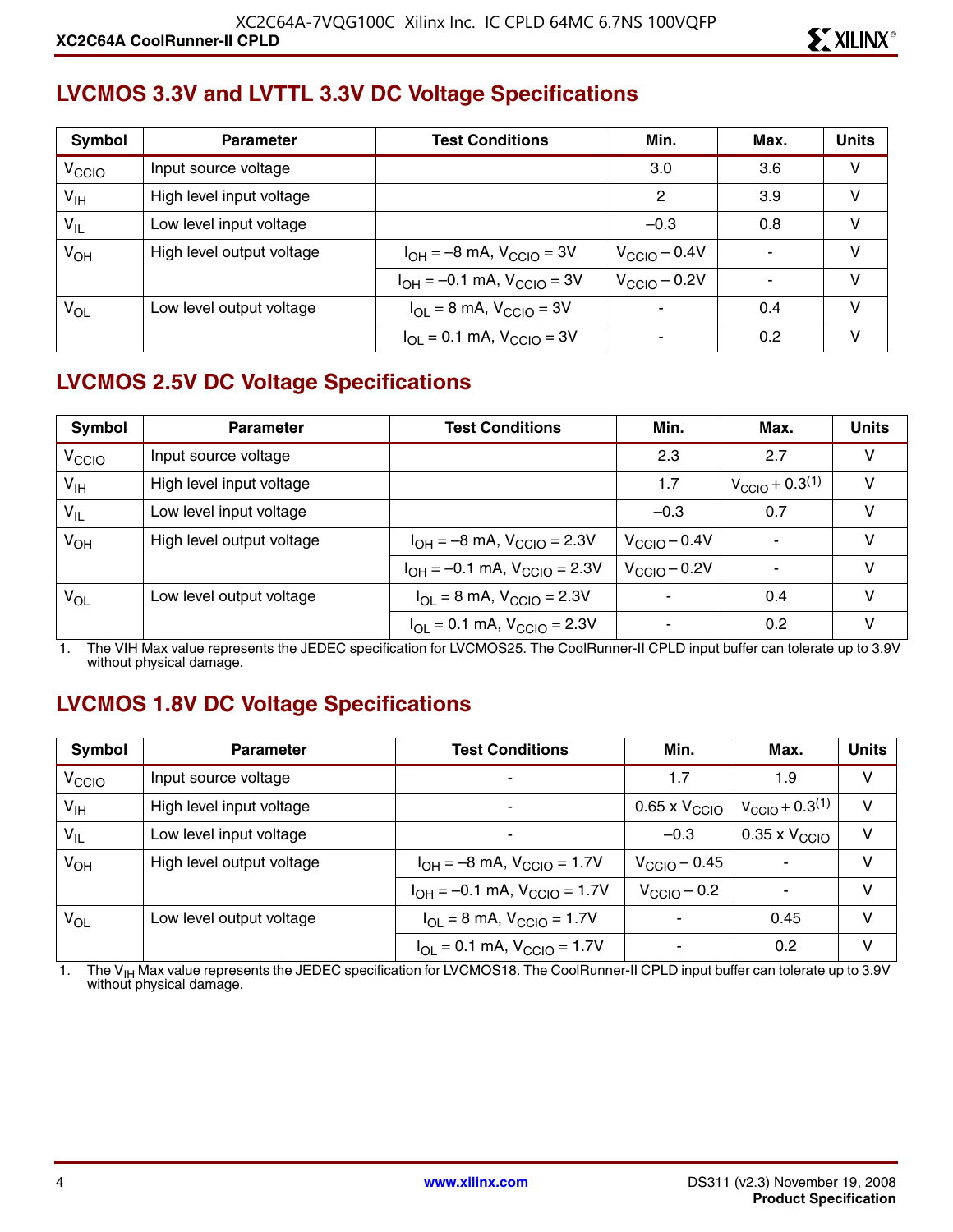# **LVCMOS 1.5V DC Voltage Specifications**

| Symbol            | Parameter <sup>(1)</sup>           | <b>Test Conditions</b>                                               | Min.                         | Max.                         | <b>Units</b> |
|-------------------|------------------------------------|----------------------------------------------------------------------|------------------------------|------------------------------|--------------|
| V <sub>CCIO</sub> | Input source voltage               |                                                                      | 1.4                          | 1.6                          | V            |
| $V_{T+}$          | Input hysteresis threshold voltage |                                                                      | $0.5 \times V_{\text{CCIO}}$ | $0.8 \times V_{\text{CCIO}}$ | v            |
| $V_T$             |                                    |                                                                      | $0.2 \times V_{\text{CCIO}}$ | $0.5 \times V_{\text{CCIO}}$ | V            |
| $V_{OH}$          | High level output voltage          | $I_{OH} = -8$ mA, $V_{CCIO} = 1.4V$                                  | $V_{\text{CCIO}} - 0.45$     |                              | V            |
|                   |                                    | $I_{OH} = -0.1$ mA, $V_{CCIO} = 1.4V$                                | $V_{\text{CCIO}} - 0.2$      | $\overline{\phantom{a}}$     | V            |
| $V_{OL}$          | Low level output voltage           | $I_{OL} = 8$ mA, $V_{CCIO} = 1.4V$                                   |                              | 0.4                          | V            |
|                   |                                    | $I_{\text{OI}} = 0.1 \text{ mA}$ , $V_{\text{CCIO}} = 1.4 \text{ V}$ |                              | 0.2                          | V            |

**Notes:** 

1. Hysteresis used on 1.5V inputs.

# **Schmitt Trigger Input DC Voltage Specifications**

| <b>Symbol</b>     | <b>Parameter</b>                   | <b>Test Conditions</b> | Min.                         | Max.                         | Units |
|-------------------|------------------------------------|------------------------|------------------------------|------------------------------|-------|
| <sup>V</sup> CCIO | Input source voltage               |                        |                              | 3.9                          |       |
| $V_{T+}$          | Input hysteresis threshold voltage |                        | $0.5 \times V_{\text{CCIO}}$ | $0.8 \times V_{\text{CCIO}}$ |       |
| $V_T$             |                                    |                        | 0.2 x $\rm V_{\rm CCO}$      | $0.5 \times V_{\text{CCIO}}$ |       |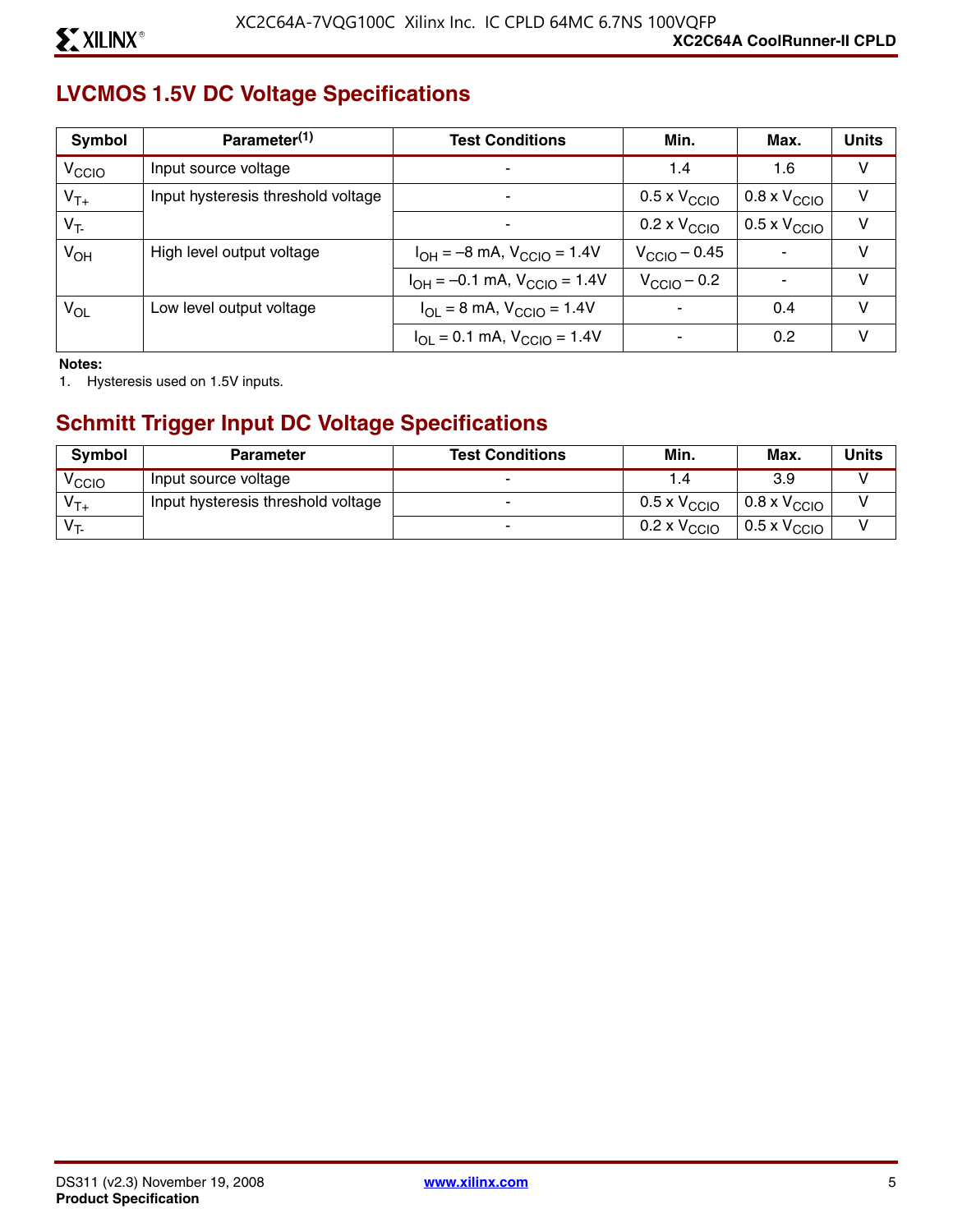# **AC Electrical Characteristics Over Recommended Operating Conditions**

|                                               |                                                     | $-5$                     |                          |                          | $-7$                         |              |
|-----------------------------------------------|-----------------------------------------------------|--------------------------|--------------------------|--------------------------|------------------------------|--------------|
| <b>Symbol</b>                                 | <b>Parameter</b>                                    | Min.                     | Max.                     | Min.                     | Max.                         | <b>Units</b> |
| $T_{PD1}$                                     | Propagation delay single p-term                     |                          | 4.6                      | $\frac{1}{2}$            | 6.7                          | ns           |
| T <sub>PD2</sub>                              | Propagation delay OR array                          | $\blacksquare$           | 5.0                      | $\overline{\phantom{a}}$ | 7.5                          | ns           |
| $T_{\scriptstyle\text{SUD}}$                  | Direct input register clock setup time              | 2.4                      | $\overline{\phantom{a}}$ | 3.3                      | $\blacksquare$               | ns           |
| $\mathsf{T}_{\mathsf{S}\mathsf{U}\mathsf{1}}$ | Setup time (single p-term)                          | 2.0                      | $\blacksquare$           | 2.5                      | $\blacksquare$               | ns           |
| T <sub>SU2</sub>                              | Setup time (OR array)                               | 2.4                      | $\overline{a}$           | 3.3                      | $\blacksquare$               | ns           |
| T <sub>HD</sub>                               | Direct input register hold time                     | $\mathbf 0$              | $\blacksquare$           | $\mathbf 0$              | $\overline{\phantom{a}}$     | ns           |
| $T_{\rm H}$                                   | P-term hold time                                    | $\mathbf 0$              | $\overline{a}$           | $\mathbf 0$              | $\blacksquare$               | ns           |
| $\mathsf{T}_{\mathsf{CO}}$                    | Clock to output                                     | $\blacksquare$           | 3.9                      | $\overline{\phantom{a}}$ | 6.0                          | ns           |
| $F_{TOGGLE}$ <sup>(1)</sup>                   | Internal toggle rate <sup>(1)</sup>                 | $\overline{\phantom{a}}$ | 500                      | $\overline{\phantom{a}}$ | 300                          | <b>MHz</b>   |
| F <sub>SYSTEM1</sub> <sup>(2)</sup>           | Maximum system frequency <sup>(2)</sup>             | $\blacksquare$           | 263                      | ä,                       | 159                          | <b>MHz</b>   |
| F <sub>SYSTEM2</sub> <sup>(2)</sup>           | Maximum system frequency <sup>(2)</sup>             | $\overline{\phantom{a}}$ | 238                      | $\overline{\phantom{a}}$ | 141                          | <b>MHz</b>   |
| $F_{EXT1}^{(3)}$                              | Maximum external frequency <sup>(3)</sup>           | $\blacksquare$           | 169                      | ä,                       | 118                          | <b>MHz</b>   |
| $F_{EXT2}^{(3)}$                              | Maximum external frequency(3)                       | $\blacksquare$           | 159                      | $\overline{\phantom{a}}$ | 108                          | <b>MHz</b>   |
| T <sub>PSUD</sub>                             | Direct input register p-term clock setup time       | 0.9                      | $\overline{a}$           | 1.7                      | $\blacksquare$               | ns           |
| T <sub>PSU1</sub>                             | P-term clock setup time (single p-term)             | 0.6                      | $\overline{\phantom{a}}$ | 0.9                      | $\blacksquare$               | ns           |
| T <sub>PSU2</sub>                             | P-term clock setup time (OR array)                  | 1.0                      | $\blacksquare$           | 1.7                      | $\blacksquare$               | ns           |
| T <sub>PHD</sub>                              | Direct input register p-term clock hold time        | 1.3                      | $\blacksquare$           | 1.4                      | $\overline{\phantom{a}}$     | ns           |
| Т <sub>РН</sub>                               | P-term clock hold                                   | 1.5                      | $\blacksquare$           | 1.7                      | $\blacksquare$               | ns           |
| T <sub>PCO</sub>                              | P-term clock to output                              | $\overline{\phantom{a}}$ | 6.0                      | $\overline{\phantom{a}}$ | 8.4                          | ns           |
| T <sub>OE</sub> /T <sub>OD</sub>              | Global OE to output enable/disable                  | $\blacksquare$           | 8.0                      | $\overline{\phantom{a}}$ | 10.0                         | ns           |
| T <sub>POE</sub> /T <sub>POD</sub>            | P-term OE to output enable/disable                  | $\overline{\phantom{a}}$ | 9.0                      | $\blacksquare$           | 11.0                         | ns           |
| T <sub>MOE</sub> /T <sub>MOD</sub>            | Macrocell driven OE to output enable/disable        | $\blacksquare$           | 9.0                      | $\blacksquare$           | 11.0                         | ns           |
| T <sub>PAO</sub>                              | P-term set/reset to output valid                    | $\overline{\phantom{a}}$ | 7.3                      | ä,                       | 9.7                          | ns           |
| $T_{AO}$                                      | Global set/reset to output valid                    |                          | 6.0                      | ä,                       | 8.3                          | ns           |
| T <sub>SUEC</sub>                             | Register clock enable setup time                    | 3.0                      | $\overline{a}$           | 3.7                      | $\overline{\phantom{a}}$     | ns           |
| $\mathsf{T}_{\mathsf{HEC}}$                   | Register clock enable hold time                     | $\mathbf 0$              | $\blacksquare$           | $\mathbf 0$              | $\overline{\phantom{a}}$     | ns           |
| $\mathsf{T}_{\mathsf{CW}}$                    | Global clock pulse width High or Low                | 1.4                      | $\overline{\phantom{a}}$ | 2.2                      | $\blacksquare$               | ns           |
| <b>T<sub>PCW</sub></b>                        | P-term pulse width High or Low                      | 5.0                      | $\blacksquare$           | 7.5                      | $\qquad \qquad \blacksquare$ | ns           |
| <b>TAPRPW</b>                                 | Asynchronous preset/reset pulse width (High or Low) | 5.0                      | $\blacksquare$           | 7.5                      | $\blacksquare$               | ns           |
| $T_{\rm CONFIG}^{(4)}$                        | Configuration time                                  | $\overline{\phantom{a}}$ | 50.0                     | $\blacksquare$           | 50.0                         | μs           |

#### **Notes:**

1.  $F_{TOGGLE}$  is the maximum frequency of a dual edge triggered T flip-flop with output enabled.<br>2.  $F_{SYSTFM}$  (1/T<sub>CYCI F</sub>) is the internal operating frequency for a device fully populated with 16-

2. F<sub>SYSTEM</sub> (1/T<sub>CYCLE</sub>) is the internal operating frequency for a device fully populated with 16-bit up/down, Resetable binary counter<br>(one counter per function block).

- 3.  $F_{\text{EXT}}$  (1/T<sub>SU1</sub>+T<sub>CO</sub>) is the maximum external frequency.
- 4. Typical configuration current during  $T_{\rm CONFIG}$  is 2.3 mA.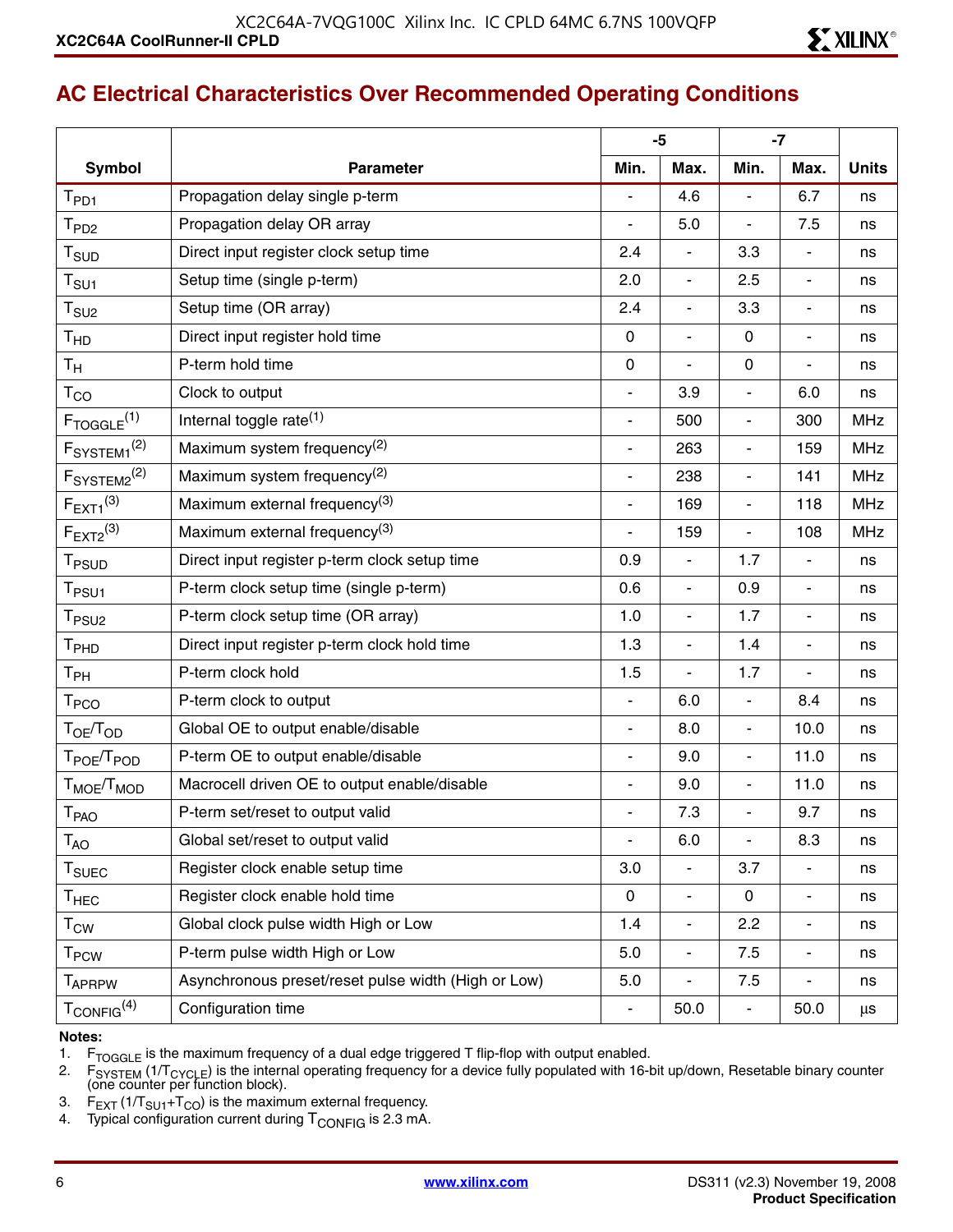# **Internal Timing Parameters**

|                               |                                          |                          | $-5$           |                              | $-7$           |              |
|-------------------------------|------------------------------------------|--------------------------|----------------|------------------------------|----------------|--------------|
| <b>Symbol</b>                 | Parameter <sup>(1)</sup>                 | Min.                     | Max.           | Min.                         | Max.           | <b>Units</b> |
| <b>Buffer Delays</b>          |                                          |                          |                |                              |                |              |
| $T_{IN}$                      | Input buffer delay                       | $\blacksquare$           | 1.7            | ä,                           | 2.4            | ns           |
| T <sub>DIN</sub>              | Direct data register input delay         |                          | 2.6            |                              | 4.0            | ns           |
| $T_{GCK}$                     | Global clock buffer delay                |                          | 1.6            | $\overline{a}$               | 2.5            | ns           |
| $T_{\text{GSR}}$              | Global set/reset buffer delay            |                          | 2.4            | $\blacksquare$               | 3.5            | ns           |
| T <sub>GTS</sub>              | Global 3-state buffer delay              |                          | 2.7            | $\blacksquare$               | 3.9            | ns           |
| T <sub>OUT</sub>              | Output buffer delay                      |                          | 1.9            | $\blacksquare$               | 2.8            | ns           |
| $T_{EN}$                      | Output buffer enable/disable delay       | $\blacksquare$           | 5.3            | $\blacksquare$               | 6.1            | ns           |
| <b>P-term Delays</b>          |                                          |                          |                |                              |                |              |
| $\mathsf{T}_{\text{CT}}$      | Control term delay                       | $\blacksquare$           | 2.0            | ä,                           | 2.5            | ns           |
| $T_{LOGI1}$                   | Single P-term delay adder                | $\blacksquare$           | 0.5            | $\overline{a}$               | 0.8            | ns           |
| T <sub>LOGI2</sub>            | Multiple P-term delay adder              | $\blacksquare$           | 0.4            | $\blacksquare$               | 0.8            | ns           |
| <b>Macrocell Delay</b>        |                                          |                          |                |                              |                |              |
| T <sub>PDI</sub>              | Input to output valid                    | $\blacksquare$           | 0.5            | $\overline{\phantom{a}}$     | 0.7            | ns           |
| $T_{\text{SUI}}$              | Setup before clock                       | 1.4                      | $\sim$         | 1.8                          | $\blacksquare$ | ns           |
| $\mathsf{T}_{\mathsf{HI}}$    | Hold after clock                         | 0.0                      | $\blacksquare$ | 0.0                          | $\blacksquare$ | ns           |
| $T_{ECSU}$                    | Enable clock setup time                  | 0.9                      | $\blacksquare$ | 1.3                          | $\blacksquare$ | ns           |
| T <sub>ECHO</sub>             | Enable clock hold time                   | $\mathbf 0$              | $\blacksquare$ | $\mathbf 0$                  | $\blacksquare$ | ns           |
| $T_{COI}$                     | Clock to output valid                    | $\blacksquare$           | 0.4            | $\blacksquare$               | 0.7            | ns           |
| $T_{AOI}$                     | Set/reset to output valid                | $\blacksquare$           | 1.7            | $\overline{\phantom{a}}$     | 2.0            | ns           |
| <b>TCDBL</b>                  | Clock doubler delay                      | $\blacksquare$           | $\mathbf 0$    | $\overline{\phantom{a}}$     | $\mathbf 0$    | ns           |
| <b>Feedback Delays</b>        |                                          |                          |                |                              |                |              |
| $T_F$                         | Feedback delay                           | $\blacksquare$           | 1.5            | $\overline{\phantom{a}}$     | 3.0            | ns           |
| Тоєм                          | Macrocell to global OE delay             |                          | 1.7            | $\overline{\phantom{0}}$     | 1.7            | ns           |
|                               | I/O Standard Time Adder Delays 1.5V CMOS |                          |                |                              |                |              |
| $T_{HYS15}$                   | Hysteresis input adder                   | $\blacksquare$           | 4.0            | $\overline{\phantom{a}}$     | 6.0            | ns           |
| $T_{\text{OUT15}}$            | Output adder                             |                          | 0.9            | $\blacksquare$               | 1.5            | ns           |
| T <sub>SLEW15</sub>           | Output slew rate adder                   | $\blacksquare$           | 4.0            | $\overline{\phantom{m}}$     | 6.0            | ns           |
|                               | I/O Standard Time Adder Delays 1.8V CMOS |                          |                |                              |                |              |
| $T_{HYS18}$                   | Hysteresis input adder                   | $\overline{\phantom{a}}$ | 3.0            | $\overline{\phantom{a}}$     | 4.0            | ns           |
| $\mathsf{T}_{\mathsf{OUT18}}$ | Output adder                             | $\blacksquare$           | $\mathbf 0$    | $\qquad \qquad \blacksquare$ | 0              | ns           |
| $\mathsf{T}_{\mathsf{SLEW}}$  | Output slew rate adder                   | $\blacksquare$           | 3.5            | $\overline{\phantom{m}}$     | 5.0            | ns           |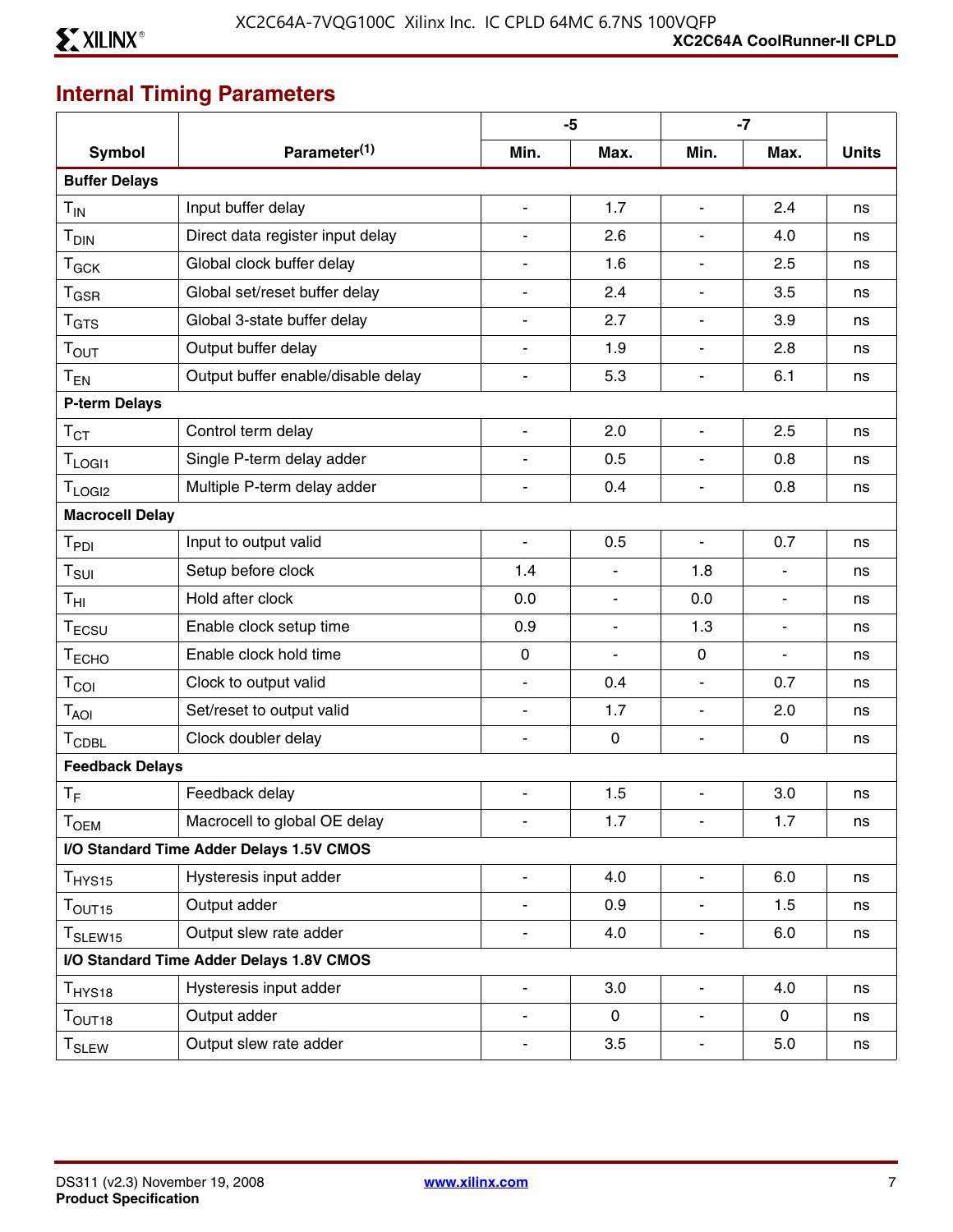# **Internal Timing Parameters** *(Continued)*

|                                              |                                          | -5                       |      | $-7$                     |      |              |
|----------------------------------------------|------------------------------------------|--------------------------|------|--------------------------|------|--------------|
| <b>Symbol</b>                                | Parameter <sup>(1)</sup>                 | Min.                     | Max. | Min.                     | Max. | <b>Units</b> |
|                                              | I/O Standard Time Adder Delays 2.5V CMOS |                          |      |                          |      |              |
| T <sub>IN25</sub>                            | Standard input adder                     | $\overline{\phantom{0}}$ | 0.5  | Ξ.                       | 0.6  | ns           |
| T <sub>HYS25</sub>                           | Hysteresis input adder                   |                          | 2.5  |                          | 3.0  | ns           |
| T <sub>OUT25</sub>                           | Output adder                             |                          | 0.8  |                          | 0.9  | ns           |
| T <sub>SLEW25</sub>                          | Output slew rate adder                   |                          | 4.0  | ۰                        | 5.0  | ns           |
| I/O Standard Time Adder Delays 3.3V CMOS/TTL |                                          |                          |      |                          |      |              |
| T <sub>IN33</sub>                            | Standard input adder                     |                          | 0.5  | $\blacksquare$           | 0.6  | ns           |
| T <sub>HYS33</sub>                           | Hysteresis input adder                   |                          | 2.0  | $\blacksquare$           | 3.0  | ns           |
| T <sub>OUT33</sub>                           | Output adder                             |                          | 1.2  | $\blacksquare$           | 1.4  | ns           |
| T <sub>SLEW33</sub>                          | Output slew rate adder                   |                          | 4.0  | $\overline{\phantom{0}}$ | 5.0  | ns           |

1. 1.5 ns input pin signal rise/fall.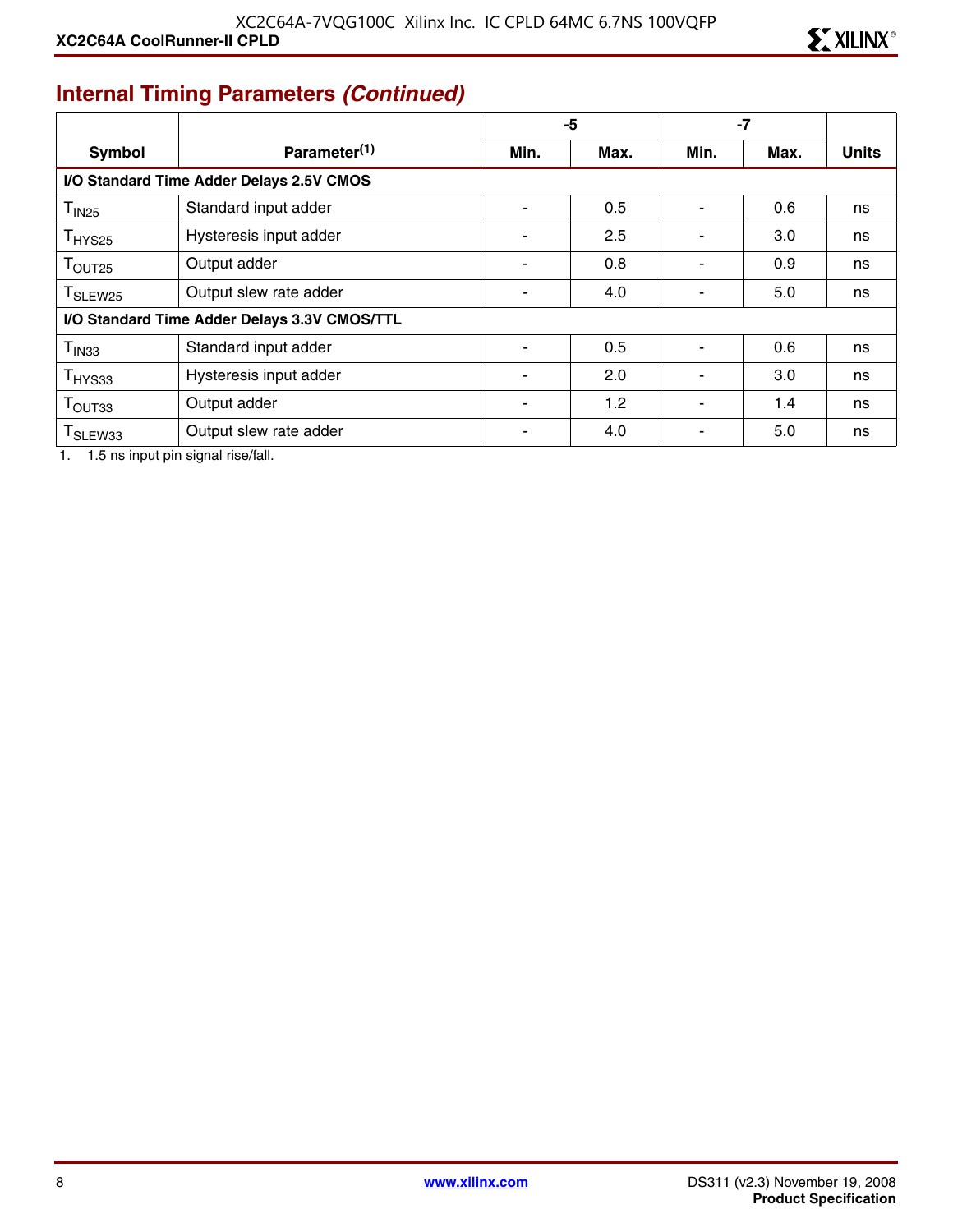### **Switching Characteristics**



 **Number of Outputs Switching**

DS092\_02\_092302



# **AC Test Circuit**



| <b>Output Type</b> | R1            | R <sub>2</sub> | Сı    |
|--------------------|---------------|----------------|-------|
| LVTTL33            | $268\Omega$   | $235\Omega$    | 35 pF |
| LVCMOS33           | $275\Omega$   | $275\Omega$    | 35 pF |
| <b>LVCMOS25</b>    | 188 $\Omega$  | $188\Omega$    | 35 pF |
| <b>LVCMOS18</b>    | $112.5\Omega$ | $112.5\Omega$  | 35 pF |
| <b>LVCMOS15</b>    | 150 $\Omega$  | $150\Omega$    | 35 pF |

**Notes:**

1. C<sub>L</sub> includes test fixtures and probe capacitance.<br>2. 1.5 ns maximum rise/fall times on inputs.

DS311\_03\_102108



# **Typical I/O Output Curves**



*Figure 4:* **Typical I/O Output Curves**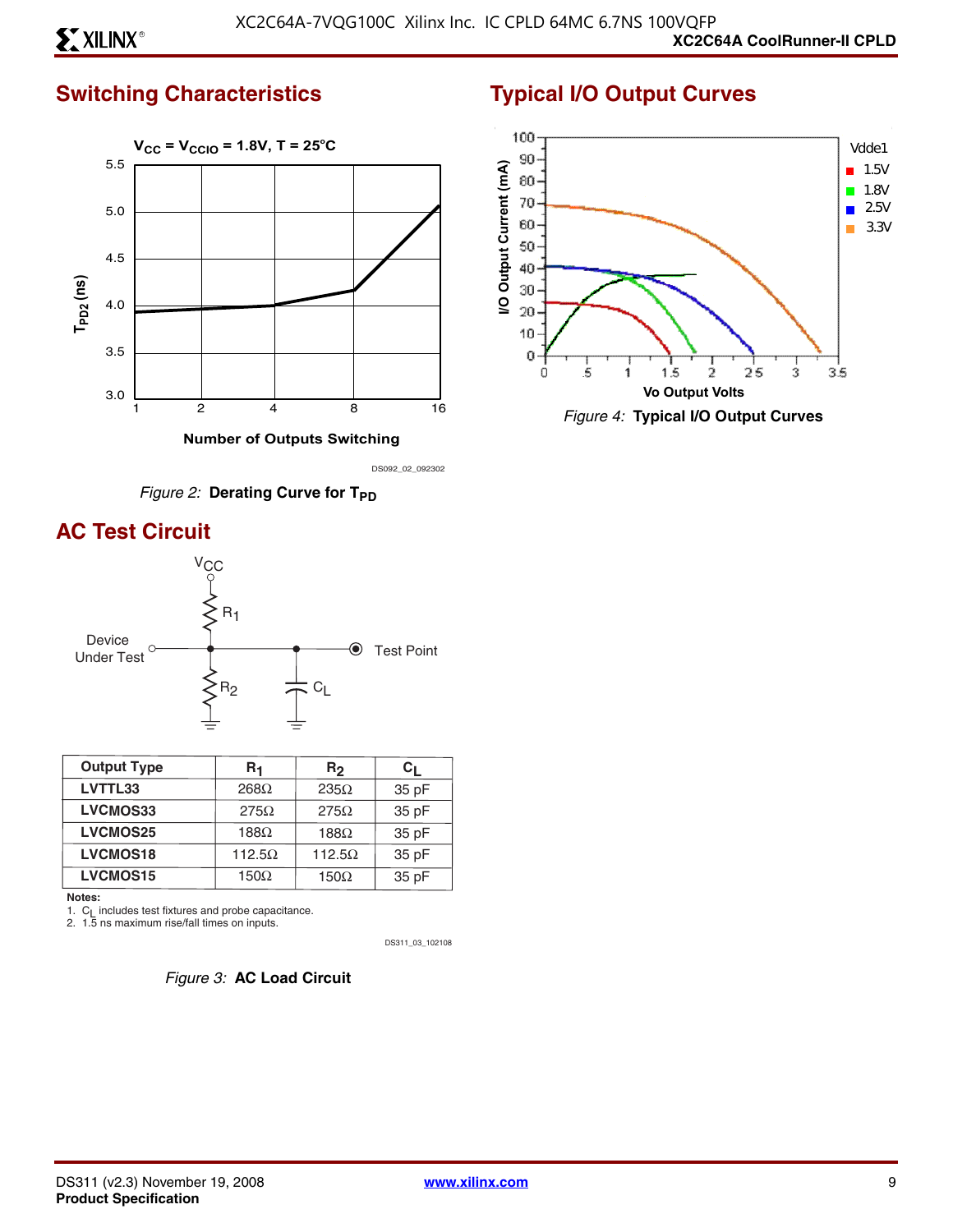# **Pin Descriptions**

| <b>Function Block</b> | <b>Macrocell</b>          | $PC44^{(1)}$             | <b>VQ44</b>              | QFG48                   | <b>CP56</b>                  | <b>VQ100</b>   | I/O Banking |
|-----------------------|---------------------------|--------------------------|--------------------------|-------------------------|------------------------------|----------------|-------------|
| 1                     | 1                         | 44                       | 38                       |                         | F <sub>1</sub>               | 13             | Bank 2      |
| 1                     | $\overline{c}$            | 43                       | 37                       | 5                       | E <sub>3</sub>               | 12             | Bank 2      |
| 1                     | $\ensuremath{\mathsf{3}}$ | 42                       | 36                       | $\overline{\mathbf{4}}$ | E <sub>1</sub>               | 11             | Bank 2      |
| 1                     | $\overline{\mathbf{4}}$   | $\blacksquare$           | $\overline{\phantom{a}}$ |                         | $\blacksquare$               | $10$           | Bank 2      |
| 1                     | $\mathbf 5$               | $\overline{\phantom{a}}$ | $\blacksquare$           |                         | $\overline{\phantom{a}}$     | 9              | Bank 2      |
| 1                     | $\,6\,$                   | $\overline{\phantom{0}}$ | $\overline{\phantom{a}}$ |                         | $\qquad \qquad \blacksquare$ | 8              | Bank 2      |
| 1                     | $\overline{7}$            | $\overline{\phantom{a}}$ | $\blacksquare$           |                         | $\overline{\phantom{a}}$     | $\overline{7}$ | Bank 2      |
| 1                     | $\bf 8$                   | $\overline{\phantom{0}}$ | $\overline{\phantom{a}}$ |                         | $\blacksquare$               | 6              | Bank 2      |
| 1(GTS1)               | $\boldsymbol{9}$          | 40                       | 34                       | $\overline{c}$          | D <sub>1</sub>               | 4              | Bank 2      |
| 1(GTS0)               | 10                        | 39                       | 33                       | 1                       | C <sub>1</sub>               | 3              | Bank 2      |
| 1(GTS3)               | 11                        | 38                       | 32                       | 48                      | A <sub>3</sub>               | $\mathbf{2}$   | Bank 2      |
| 1(GTS2)               | 12                        | 37                       | 31                       | 47                      | A2                           | $\mathbf{1}$   | Bank 2      |
| 1(GSR)                | 13                        | 36                       | 30                       | 46                      | <b>B1</b>                    | 99             | Bank 2      |
| 1                     | 14                        | $\blacksquare$           | $\overline{\phantom{a}}$ |                         | A1                           | 97             | Bank 2      |
| 1                     | 15                        | $\overline{\phantom{a}}$ | $\blacksquare$           |                         | C <sub>3</sub>               | 94             | Bank 2      |
| 1                     | 16                        | $\frac{1}{2}$            | $\blacksquare$           |                         | $\blacksquare$               | 92             | Bank 2      |
| $\overline{c}$        | 1                         | 1                        | 39                       | $\,6\,$                 | G <sub>1</sub>               | 14             | Bank 1      |
| $\overline{c}$        | $\overline{c}$            | $\overline{2}$           | 40                       | $\overline{7}$          | F <sub>3</sub>               | 15             | Bank 1      |
| $\overline{c}$        | $\ensuremath{\mathsf{3}}$ | $\overline{\phantom{0}}$ | $\blacksquare$           | 8                       | $\blacksquare$               | 16             | Bank 1      |
| $\overline{c}$        | $\overline{\mathbf{4}}$   | $\overline{\phantom{a}}$ | $\overline{\phantom{a}}$ | $\boldsymbol{9}$        | $\blacksquare$               | 17             | Bank 1      |
| $\overline{c}$        | $\mathbf 5$               | $\mathfrak{S}$           | 41                       | $10$                    | H1                           | 18             | Bank 1      |
| $\overline{c}$        | $\,6\,$                   | $\overline{\mathbf{4}}$  | 42                       |                         | G <sub>3</sub>               | 19             | Bank 1      |
| 2(GCKO)               | $\overline{7}$            | $\sqrt{5}$               | 43                       | 11                      | J1                           | 22             | Bank 1      |
| 2(GCK1)               | $\bf8$                    | $\,6\,$                  | 44                       | 12                      | K <sub>1</sub>               | 23             | Bank 1      |
| $\overline{2}$        | $\boldsymbol{9}$          | $\overline{\phantom{a}}$ | $\blacksquare$           |                         | K4                           | 24             | Bank 1      |
| 2(GCK2)               | 10                        | $\overline{7}$           | $\mathbf{1}$             | 13                      | K <sub>2</sub>               | 27             | Bank 1      |
| $\overline{c}$        | 11                        | $\qquad \qquad -$        | $\overline{\phantom{a}}$ |                         | $\overline{\phantom{a}}$     | 28             | Bank 1      |
| $\overline{c}$        | 12                        | 8                        | $\overline{c}$           | 14                      | K <sub>3</sub>               | 29             | Bank 1      |
| $\overline{c}$        | 13                        | $\boldsymbol{9}$         | 3                        | 15                      | H <sub>3</sub>               | 30             | Bank 1      |
| $\mathbf{2}$          | 14                        | $\blacksquare$           | $\overline{\phantom{a}}$ |                         | K <sub>5</sub>               | 32             | Bank 1      |
| $\overline{c}$        | 15                        | $\frac{1}{2}$            | $\overline{\phantom{a}}$ |                         | $\overline{\phantom{a}}$     | 33             | Bank 1      |
| $\overline{c}$        | 16                        | $\blacksquare$           | $\overline{\phantom{a}}$ |                         | $\overline{\phantom{a}}$     | 34             | Bank 1      |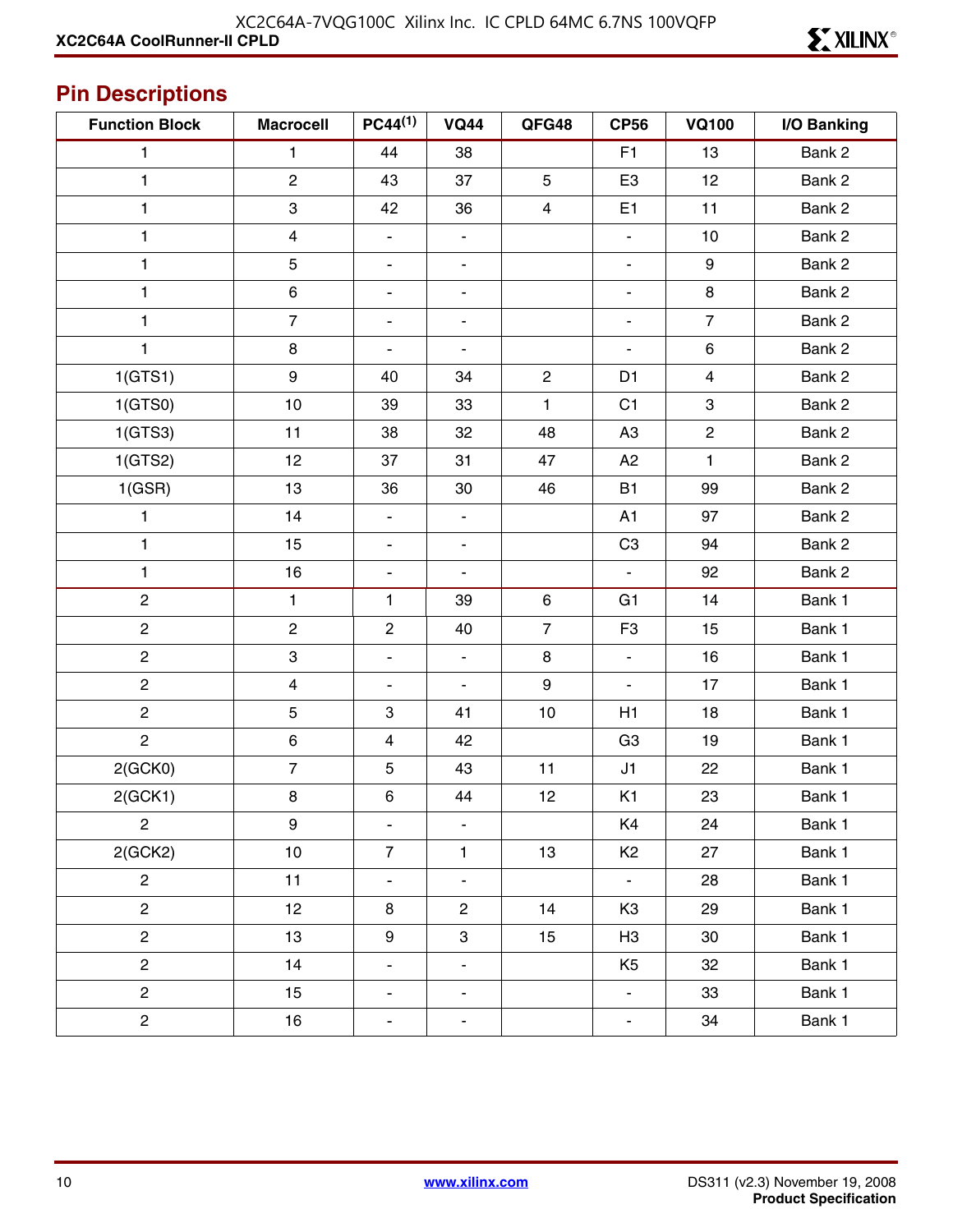# **Pin Descriptions** *(Continued)*

| <b>Function Block</b>   | <b>Macrocell</b> | $PC44^{(1)}$             | <b>VQ44</b>              | QFG48 | <b>CP56</b><br><b>VQ100</b> |    | I/O Banking |
|-------------------------|------------------|--------------------------|--------------------------|-------|-----------------------------|----|-------------|
| 3                       | $\mathbf{1}$     | 35                       | 29                       | 45    | C <sub>4</sub>              | 91 | Bank 2      |
| 3                       | $\overline{2}$   | 34                       | 28                       | 44    | A4                          | 90 | Bank 2      |
| 3                       | 3                | 33                       | 27                       | 43    | C <sub>5</sub>              | 89 | Bank 2      |
| 3                       | 4                | $\overline{\phantom{a}}$ | $\blacksquare$           |       | A7                          | 81 | Bank 2      |
| 3                       | 5                | $\overline{\phantom{a}}$ | $\blacksquare$           | 39    | C <sub>8</sub>              | 79 | Bank 2      |
| 3                       | 6                | 29                       | 23                       | 38    | A <sub>8</sub>              | 78 | Bank 2      |
| 3                       | $\overline{7}$   | $\blacksquare$           | $\overline{\phantom{a}}$ |       | A <sub>9</sub>              | 77 | Bank 2      |
| 3                       | $\bf 8$          | $\overline{\phantom{a}}$ | $\overline{\phantom{a}}$ |       | $\blacksquare$              | 76 | Bank 2      |
| 3                       | 9                | $\blacksquare$           | $\overline{\phantom{a}}$ | 37    | A <sub>5</sub>              | 74 | Bank 2      |
| 3                       | 10               | 28                       | 22                       | 36    | A10                         | 72 | Bank 2      |
| 3                       | 11               | 27                       | 21                       | 35    | <b>B10</b>                  | 71 | Bank 2      |
| 3                       | 12               | 26                       | 20                       | 34    | C <sub>10</sub>             | 70 | Bank 2      |
| 3                       | 13               | $\blacksquare$           | $\blacksquare$           |       | D <sub>8</sub>              | 68 | Bank 2      |
| 3                       | 14               | 25                       | 19                       | 33    | E8                          | 67 | Bank 2      |
| 3                       | 15               | 24                       | 18                       | 32    | D <sub>10</sub>             | 64 | Bank 2      |
| 3                       | 16               | $\blacksquare$           | $\blacksquare$           |       | $\blacksquare$              | 61 | Bank 2      |
| $\overline{\mathbf{4}}$ | $\mathbf{1}$     | 11                       | 5                        | 17    | K <sub>6</sub>              | 35 | Bank 1      |
| $\overline{\mathbf{4}}$ | $\overline{c}$   | 12                       | $\,6\,$                  | 18    | H <sub>5</sub>              | 36 | Bank 1      |
| $\overline{\mathbf{4}}$ | 3                | $\overline{\phantom{a}}$ | $\blacksquare$           |       | K7                          | 37 | Bank 1      |
| $\overline{\mathbf{4}}$ | 4                | $\overline{\phantom{a}}$ | $\overline{\phantom{a}}$ |       | $\blacksquare$              | 39 | Bank 1      |
| 4                       | 5                | $\blacksquare$           | ۰                        |       | H7                          | 40 | Bank 1      |
| $\overline{\mathbf{4}}$ | 6                | $\overline{\phantom{a}}$ | $\overline{\phantom{a}}$ |       | $\blacksquare$              | 41 | Bank 1      |
| $\overline{\mathbf{4}}$ | $\overline{7}$   | 14                       | 8                        | 20    | H <sub>8</sub>              | 42 | Bank 1      |
| $\overline{\mathbf{4}}$ | 8                | $\blacksquare$           | $\overline{\phantom{a}}$ |       | ۰                           | 43 | Bank 1      |
| 4                       | 9                | $\blacksquare$           | $\blacksquare$           |       | $\blacksquare$              | 49 | Bank 1      |
| $\overline{\mathbf{4}}$ | 10               | $\blacksquare$           | $\blacksquare$           | 24    | K8                          | 50 | Bank 1      |
| $\overline{\mathbf{4}}$ | 11               | 18                       | 12                       | 25    | H <sub>10</sub>             | 52 | Bank 1      |
| $\overline{\mathbf{4}}$ | 12 <sub>2</sub>  | $\blacksquare$           | $\Box$                   | 26    | $\omega_{\rm c}$            | 53 | Bank 1      |
| $\overline{\mathbf{4}}$ | 13               | 19                       | 13                       | 27    | G10                         | 55 | Bank 1      |
| $\overline{\mathbf{4}}$ | 14               | 20                       | 14                       | 28    | $\omega_{\rm c}$            | 56 | Bank 1      |
| $\overline{\mathbf{4}}$ | 15               | 22                       | 16                       |       | F <sub>10</sub>             | 58 | Bank 1      |
| 4                       | 16               | $\blacksquare$           | $\blacksquare$           | 30    | E10                         | 60 | Bank 1      |

1. This is an obsolete package type. It remains here for legacy support only.

2. GTS = global output enable, GSR = global set reset, GCK = global clock.

3. GCK, GSR, and GTS pins can also be used for general purpose I/Os.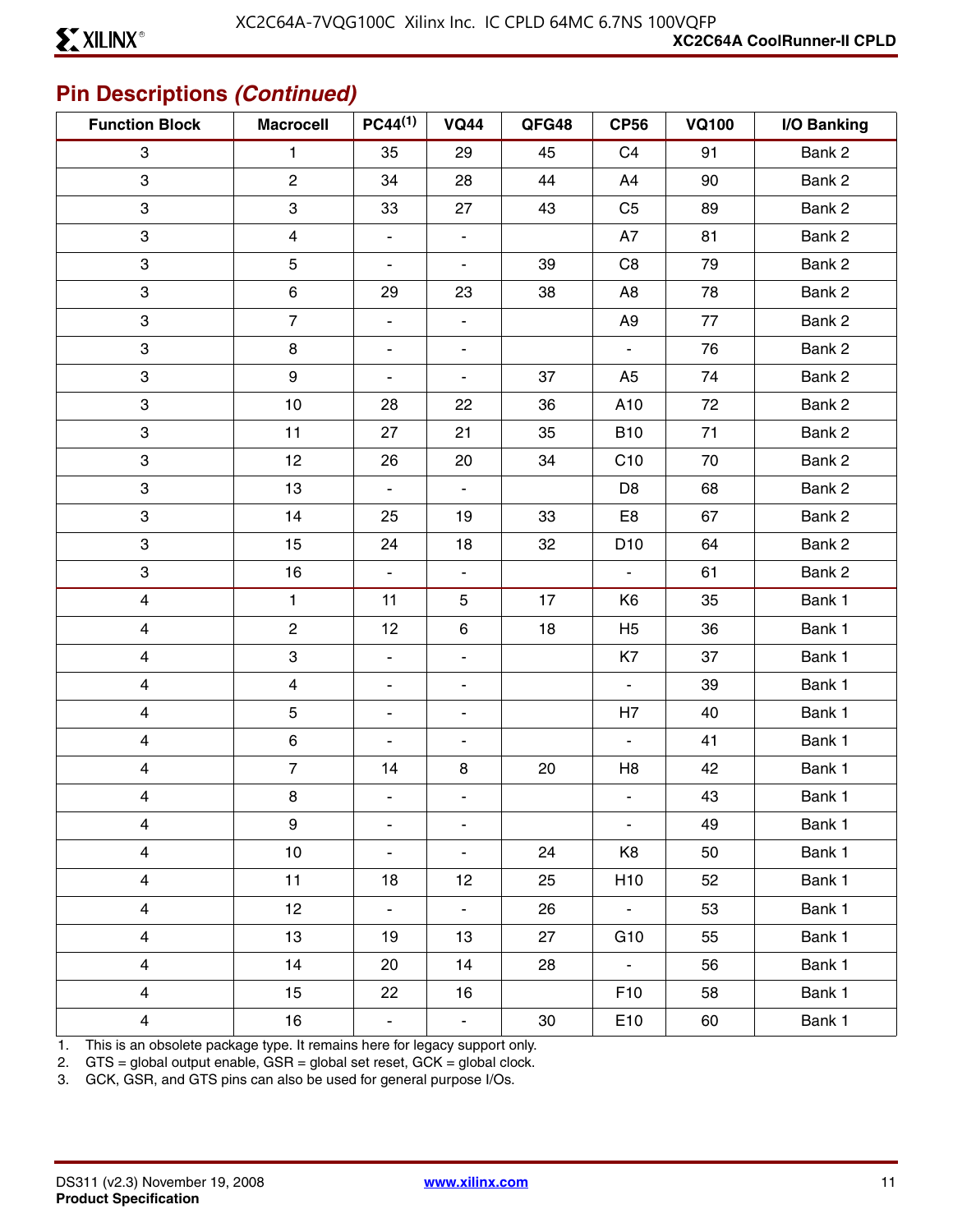#### **XC2C64A Global, JTAG, Power/Ground, and No Connect Pins**

| <b>Pin Type</b>                          | $PC44^{(1)}$ | <b>VQ44</b> | QFG48      | <b>CP56</b>     | <b>VQ100</b>                                                                     |
|------------------------------------------|--------------|-------------|------------|-----------------|----------------------------------------------------------------------------------|
| <b>TCK</b>                               | 17           | 11          | 23         | K <sub>10</sub> | 48                                                                               |
| TDI                                      | 15           | 9           | 21         | J10             | 45                                                                               |
| <b>TDO</b>                               | 30           | 24          | 40         | A6              | 83                                                                               |
| <b>TMS</b>                               | 16           | 10          | 22         | K9              | 47                                                                               |
| V <sub>CCAUX</sub> (JTAG supply voltage) | 41           | 35          | 3          | D <sub>3</sub>  | 5                                                                                |
| Power internal $(V_{CC})$                | 21           | 15          | 29         | G8              | 26,57                                                                            |
| Power bank 1 I/O (V <sub>CCIO1</sub> )   | 13           | 7           | 19         | H6              | 38, 51                                                                           |
| Power bank 2 I/O (V <sub>CCIO2</sub> )   | 32           | 26          | 42         | C <sub>6</sub>  | 88, 98                                                                           |
| Ground                                   | 10, 23, 31   | 4,17,25     | 16, 31, 41 | H4, F8, C7      | 21, 31, 62, 69, 84, 100                                                          |
| No connects                              |              |             |            |                 | 20, 25, 44, 46, 54, 59, 63, 65, 66,<br>73, 75, 80, 82, 85, 86, 87, 93, 95,<br>96 |
| Total user I/O                           | 33           | 33          | 37         | 45              | 64                                                                               |

1. This is an obsolete package type. It remains here for legacy support only.

#### **Ordering Information**

| <b>Device Ordering No.</b> | <b>Pin/Ball</b>   | $\theta$ JA        | $\theta$ JC  |                                      | <b>Package Body</b> |           | Comm(C)               |
|----------------------------|-------------------|--------------------|--------------|--------------------------------------|---------------------|-----------|-----------------------|
| and Part Marking No.       | <b>Spacing</b>    | $(^{\circ}C/Watt)$ | $({C/Watt})$ | Package Type                         | <b>Dimensions</b>   | <b>VO</b> | Ind. $(l)^{(1)}$      |
| XC2C64A-5QFG48C            | 0.5 <sub>mm</sub> | 31.2               | 21.2         | <b>Quad Flat No Lead</b>             | 7mm x 7mm           | 37        | $\mathsf{C}$          |
| XC2C64A-7QFG48C            | 0.5 <sub>mm</sub> | 31.2               | 21.2         | <b>Quad Flat No Lead</b>             | 7mm x 7mm           | 37        | $\mathsf{C}$          |
| XC2C64A-5VQ44C             | 0.8 <sub>mm</sub> | 46.6               | 8.2          | Very Thin Quad Flat Pack             | 10mm x 10mm         | 33        | $\mathsf C$           |
| XC2C64A-7VQ44C             | 0.8 <sub>mm</sub> | 46.6               | 8.2          | Very Thin Quad Flat Pack             | 10mm x 10mm         | 33        | C                     |
| XC2C64A-5CP56C             | 0.5 <sub>mm</sub> | 65.0               | 15.0         | Chip Scale Package                   | 6mm x 6mm           | 45        | $\mathsf C$           |
| XC2C64A-7CP56C             | 0.5 <sub>mm</sub> | 65.0               | 15.0         | Chip Scale Package                   | 6mm x 6mm           | 45        | $\overline{\text{c}}$ |
| XC2C64A-5VQ100C            | 0.5 <sub>mm</sub> | 53.2               | 14.6         | Very Thin Quad Flat Pack             | $14mm \times 14mm$  | 64        | $\overline{\text{C}}$ |
| XC2C64A-7VQ100C            | 0.5 <sub>mm</sub> | 53.2               | 14.6         | Very Thin Quad Flat Pack             | $14mm \times 14mm$  | 64        | $\overline{\text{c}}$ |
| XC2C64A-5VQG44C            | 0.8 <sub>mm</sub> | 46.6               | 8.2          | Very Thin Quad Flat<br>Pack: Pb-free | 10mm x 10mm         | 33        | $\mathbf C$           |
| XC2C64A-7VQG44C            | 0.8 <sub>mm</sub> | 46.6               | 8.2          | Very Thin Quad Flat<br>Pack; Pb-free | $10mm \times 10mm$  | 33        | $\overline{C}$        |
| XC2C64A-5CPG56C            | 0.5 <sub>mm</sub> | 65.0               | 15.0         | Chip Scale Package;<br>Pb-free       | 6mm x 6mm           | 45        | $\mathsf{C}$          |
| XC2C64A-7CPG56C            | 0.5 <sub>mm</sub> | 65.0               | 15.0         | Chip Scale Package;<br>Ph-free       | 6mm x 6mm           | 45        | $\mathsf{C}$          |
| XC2C64A-5VQG100C           | 0.5 <sub>mm</sub> | 53.2               | 14.6         | Very Thin Quad Flat<br>Pack; Pb-free | $14mm \times 14mm$  | 64        | $\overline{C}$        |
| XC2C64A-7VQG100C           | 0.5 <sub>mm</sub> | 53.2               | 14.6         | Very Thin Quad Flat<br>Pack; Pb-free | $14mm \times 14mm$  | 64        | $\mathsf{C}$          |
| XC2C64A-7VQ44I             | 0.8 <sub>mm</sub> | 46.6               | 8.2          | Very Thin Quad Flat Pack             | $10mm \times 10mm$  | 33        |                       |
| XC2C64A-7QFG48I            | 0.5 <sub>mm</sub> | 31.2               | 21.2         | Quad Flat No Lead;<br>Pb-free        | 7mm x 7mm           | 37        |                       |
| XC2C64A-7CP56I             | 0.5 <sub>mm</sub> | 65.0               | 15.0         | Chip Scale Package                   | 6mm x 6mm           | 45        |                       |
| XC2C64A-7VQ100I            | 0.5 <sub>mm</sub> | 53.2               | 14.6         | Very Thin Quad Flat Pack             | 14mm x 14mm         | 64        |                       |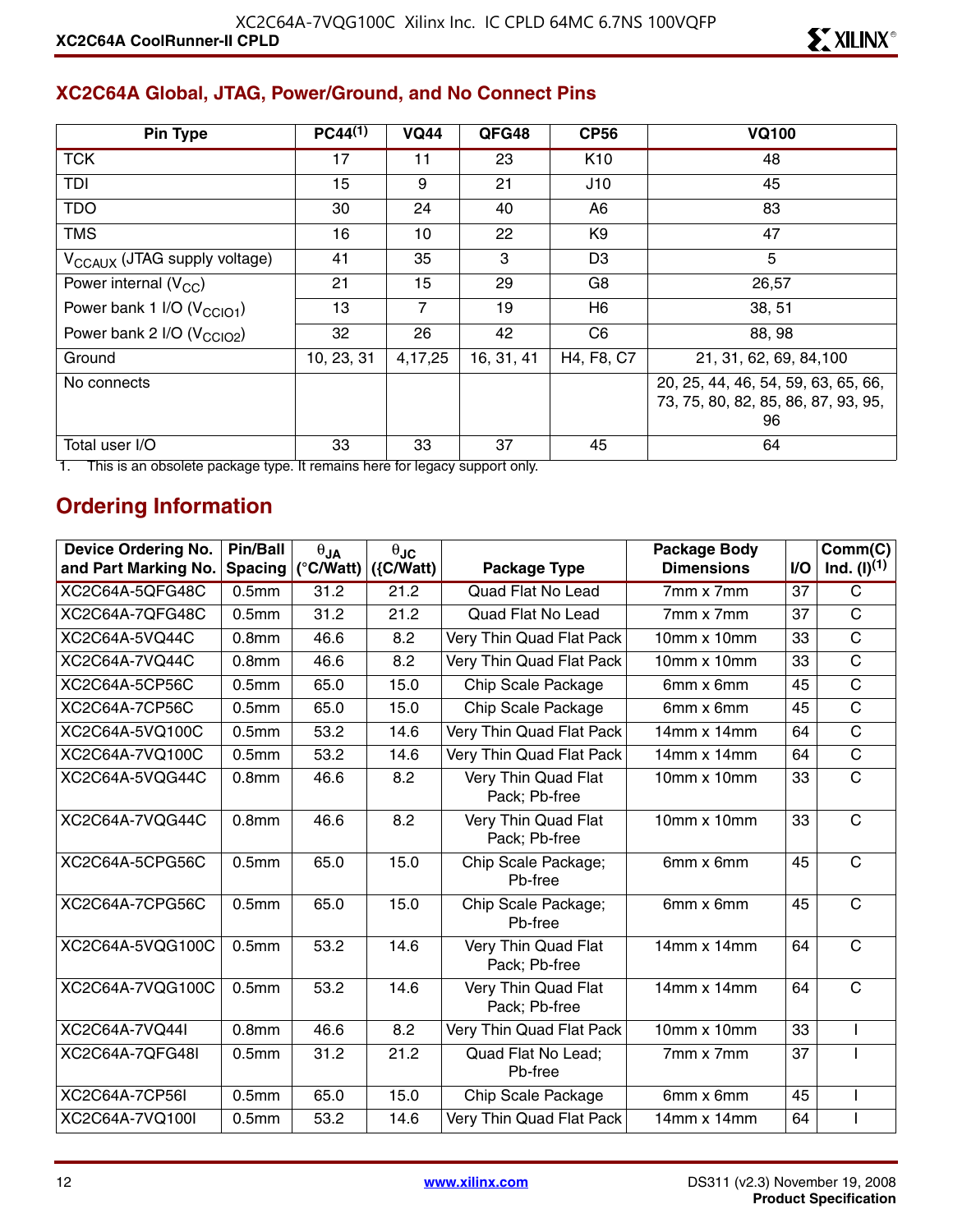# **ST XILINX®**

| <b>Device Ordering No.</b><br>and Part Marking No.   Spacing   (°C/Watt) | <b>Pin/Ball</b>   | $\theta$ JA | $\theta$ JC<br>$\left  \right $ ({C/Watt) $\left  \right $ | Package Type                         | Package Body<br><b>Dimensions</b> | <b>VO</b> | Comm(C)<br>Ind. $(l)^{(1)}$ |
|--------------------------------------------------------------------------|-------------------|-------------|------------------------------------------------------------|--------------------------------------|-----------------------------------|-----------|-----------------------------|
| XC2C64A-7VQG44I                                                          | 0.8 <sub>mm</sub> | 46.6        | 8.2                                                        | Very Thin Quad Flat<br>Pack; Pb-free | $10$ mm x $10$ mm                 | 33        |                             |
| XC2C64A-7CPG56L                                                          | 0.5 <sub>mm</sub> | 65.0        | 15.0                                                       | Chip Scale Package;<br>Ph-free       | 6mm x 6mm                         | 45        |                             |
| XC2C64A-7VQG100I                                                         | 0.5 <sub>mm</sub> | 53.2        | 14.6                                                       | Very Thin Quad Flat<br>Pack: Pb-free | $14$ mm x $14$ mm                 | 64        |                             |

#### **Notes:**

1. C = Commercial  $(T_A = 0^\circ \text{C}$  to +70°C); I = Industrial  $(T_A = -40^\circ \text{C}$  to +85°C).



#### **Device Part Marking**



*Figure 5:* **Sample Package with Part Marking**

**Note:** Due to the small size of chip scale and quad flat no lead packages, the complete ordering part number cannot be included on the package marking. Part marking on chip scale and quad flat no lead packages by line are:

- 1. X (Xilinx logo) then truncated part number
- 2. Not related to device part number
- 3. Not related to device part number

4. Device code, speed, operating temperature, three digits not related to device part number. Device codes: C3 = CP56, C4 = CPG56, Q2 = QFG48.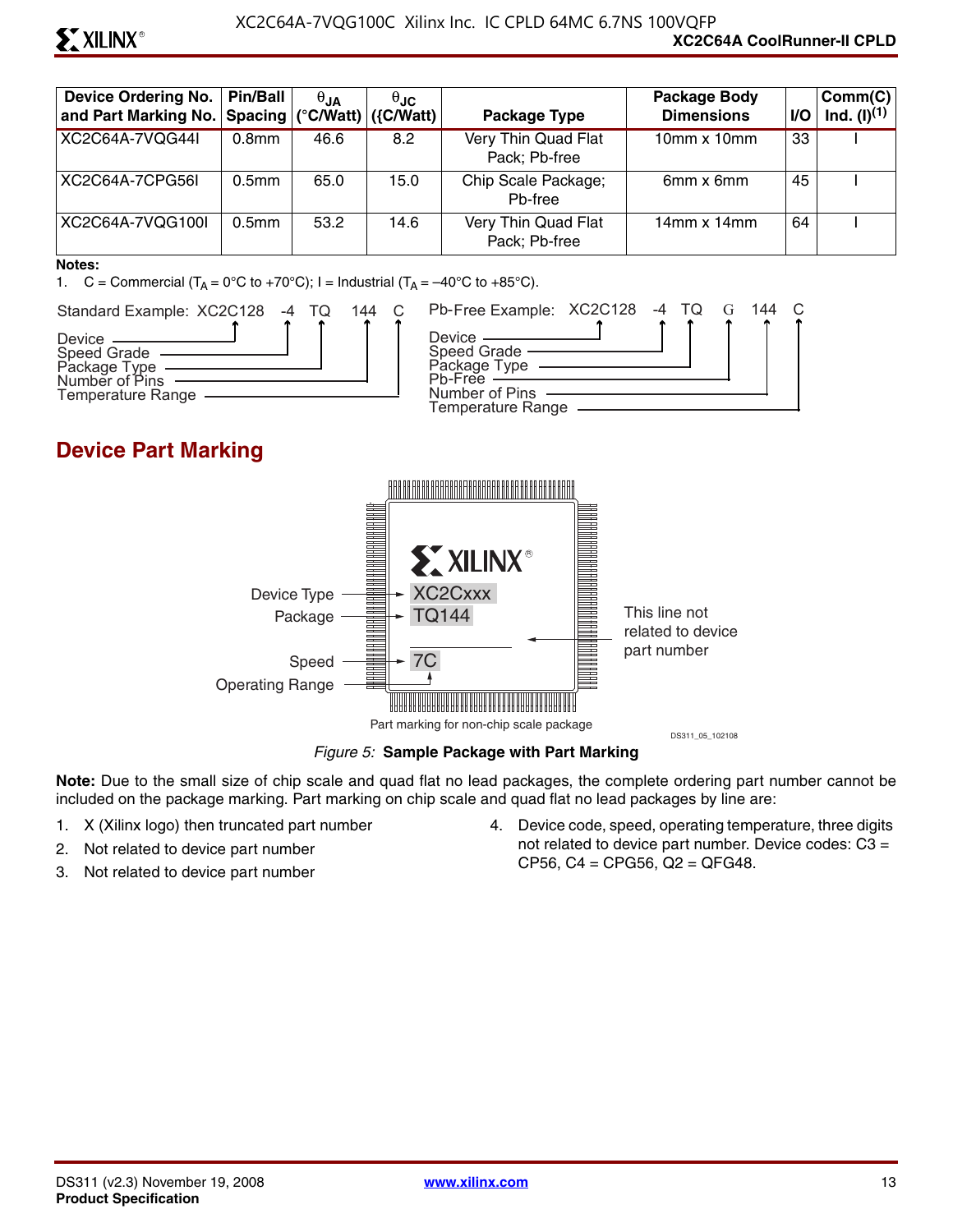# **ST XILINX<sup>®</sup>**

#### **Package Pinout Diagrams**







(1) - Global Output Enable

(2) - Global Clock (3) - Global Set/Reset

*Figure 9:* **CP56 Package**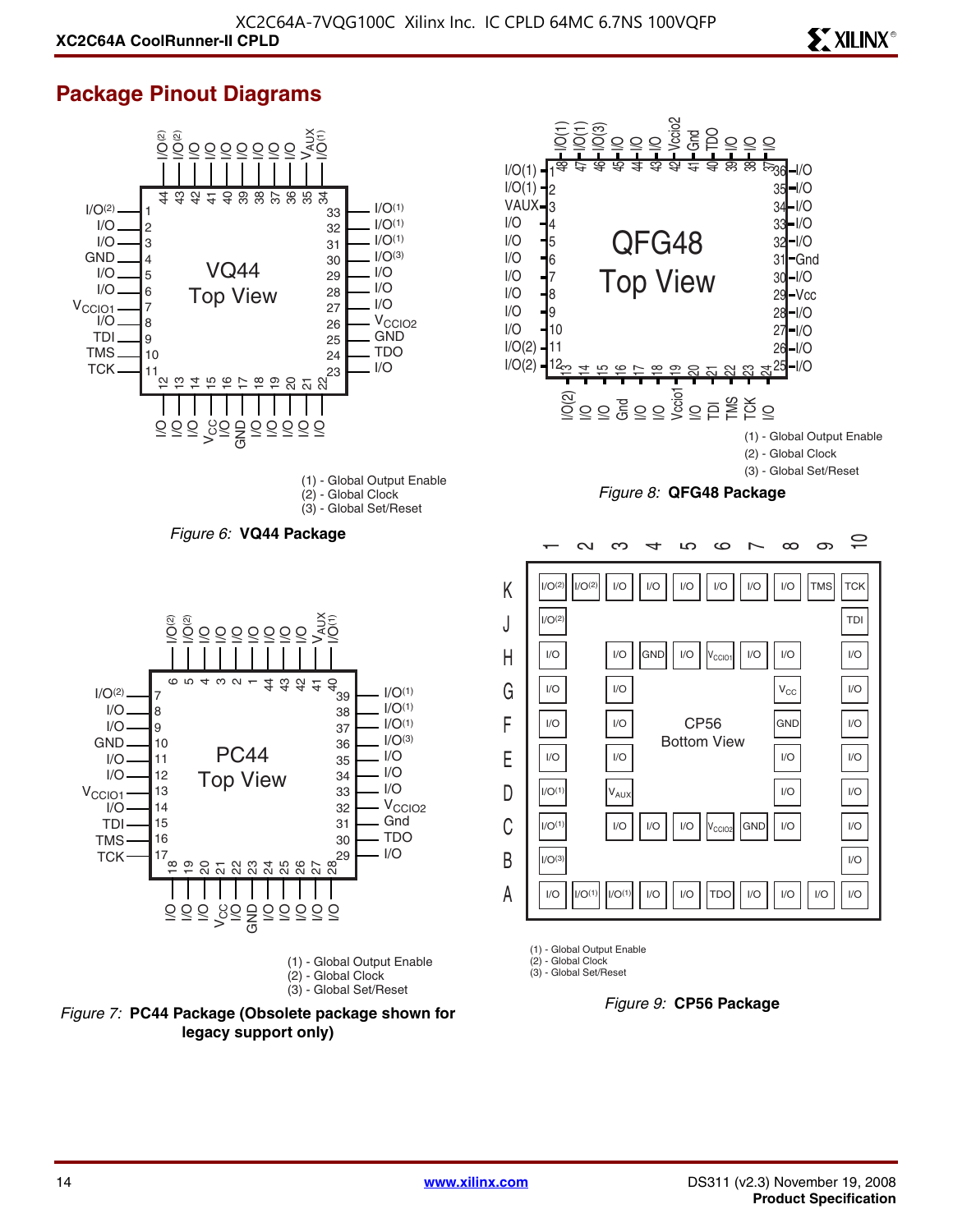

#### **Warranty Disclaimer**

THESE PRODUCTS ARE SUBJECT TO THE TERMS OF THE XILINX LIMITED WARRANTY WHICH CAN BE VIEWED AT **<http://www.xilinx.com/warranty.htm>**. THIS LIMITED WARRANTY DOES NOT EXTEND TO ANY USE OF THE PRODUCTS IN AN APPLICATION OR ENVIRONMENT THAT IS NOT WITHIN THE SPECIFICATIONS STATED ON THE THEN-CURRENT XILINX DATA SHEET FOR THE PRODUCTS. PRODUCTS ARE NOT DESIGNED TO BE FAIL-SAFE AND ARE NOT WARRANTED FOR USE IN APPLICATIONS THAT POSE A RISK OF PHYSICAL HARM OR LOSS OF LIFE. USE OF PRODUCTS IN SUCH APPLICATIONS IS FULLY AT THE RISK OF CUSTOMER SUBJECT TO APPLICABLE LAWS AND REGULATIONS.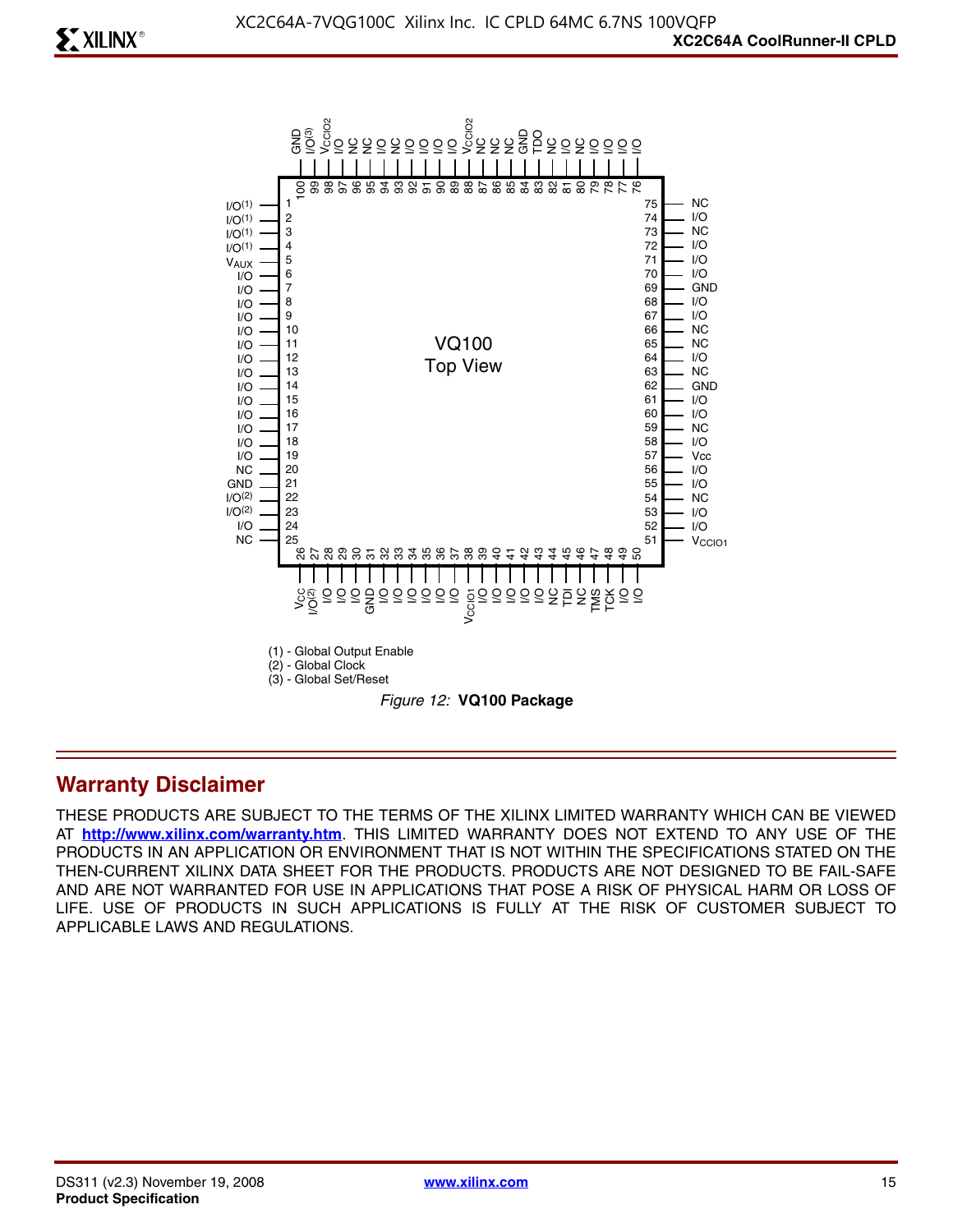# **Additional Information**

Additional information is available for the following CoolRunner-II CPLD topics at **[www.xilinx.com/support/documentation/coolrunner-ii.htm](http://www.xilinx.com/support/documentation/coolrunner-ii.htm)**:

- Device pinouts in the density specific data sheets
- Termination, power sequencing, voltage thresholds, and slew rate data in the CPLD IO User Guide

### **Revision History**

The following table shows the revision history for this document.

- Reliability data in the Device Reliability Report
- Packaging thermal and electrical data in the Device Package User Guide

Package drawings and dimensions are available at: **[www.xilinx.com/support/documentation/package\\_specifications.htm](http://www.xilinx.com/support/documentation/package_specifications.htm)**

| Date     | <b>Version</b> | <b>Revision</b>                                                                                                                                                                                                                                   |
|----------|----------------|---------------------------------------------------------------------------------------------------------------------------------------------------------------------------------------------------------------------------------------------------|
| 5/15/04  | 1.0            | Initial Xilinx release.                                                                                                                                                                                                                           |
| 8/30/04  | 1.1            | Pb-free documentation                                                                                                                                                                                                                             |
| 10/01/04 | 1.2            | Add Asynchronous Preset/Reset Pulse Width specification to AC Electrical Characteristics.                                                                                                                                                         |
| 11/08/04 | 1.3            | Product Release. No change to documentation.                                                                                                                                                                                                      |
| 11/29/04 | 1.4            | Change to QFG package drawing (Figure 8). Pin 29 relabelled.                                                                                                                                                                                      |
| 12/14/04 | 1.5            | Changes to Figure 4, Typical I/O Output Curves; Changes to t <sub>OUT25</sub> and t <sub>OUT33</sub> , Internal<br>Timing Parameters, page 8.                                                                                                     |
| 01/18/05 | 1.6            | Changes to I <sub>CCSB</sub> , f <sub>TOGGLE</sub> , t <sub>PSU1</sub> , t <sub>PSU2</sub> , t <sub>PHD</sub> , t <sub>CW</sub> , t <sub>SLEW25</sub> , and t <sub>SLEW33</sub>                                                                   |
| 03/07/05 | 1.7            | Format change to specifications $I_{IL}$ and $I_{IH}$ , page 3. Improvement to pin-to-pin logic delay,<br>page 1. Modifications to Table 1, IOSTANDARDs.                                                                                          |
| 06/28/05 | 1.8            | Move to Product Specification. Change to T <sub>IN25</sub> , T <sub>OUT25</sub> , T <sub>IN33</sub> , and T <sub>OUT33</sub> .                                                                                                                    |
| 01/30/06 | 1.9            | Modified footnote 1 from AC Specifications Table to remove incorrect equation.                                                                                                                                                                    |
| 03/20/06 | 2.0            | Add Warranty Disclaimer. Add note to Pin Descriptions that GCK, GSR, and GTS pins can also<br>be used for general purpose I/O.                                                                                                                    |
| 02/15/07 | 2.1            | Change to $V_{H}$ specification for 2.5V and 1.8V LVCMOS. Change $T_F$ specification on -7<br>speed grade from 2.0 to 3.0 ns.                                                                                                                     |
| 03/08/07 | 2.2            | Fixed typo in note for $V_{II}$ for LVCMOS18; removed note for $V_{II}$ for LVCMOS33.                                                                                                                                                             |
| 11/19/08 | 2.3            | Added note to Pin Description tables to indicate the PC44 packages are obsolete. Removed<br>part numbers for devices in PC44 packages the Features section and from the ordering<br>information. See Product Discontinuation Notice xcn07022.pdf. |